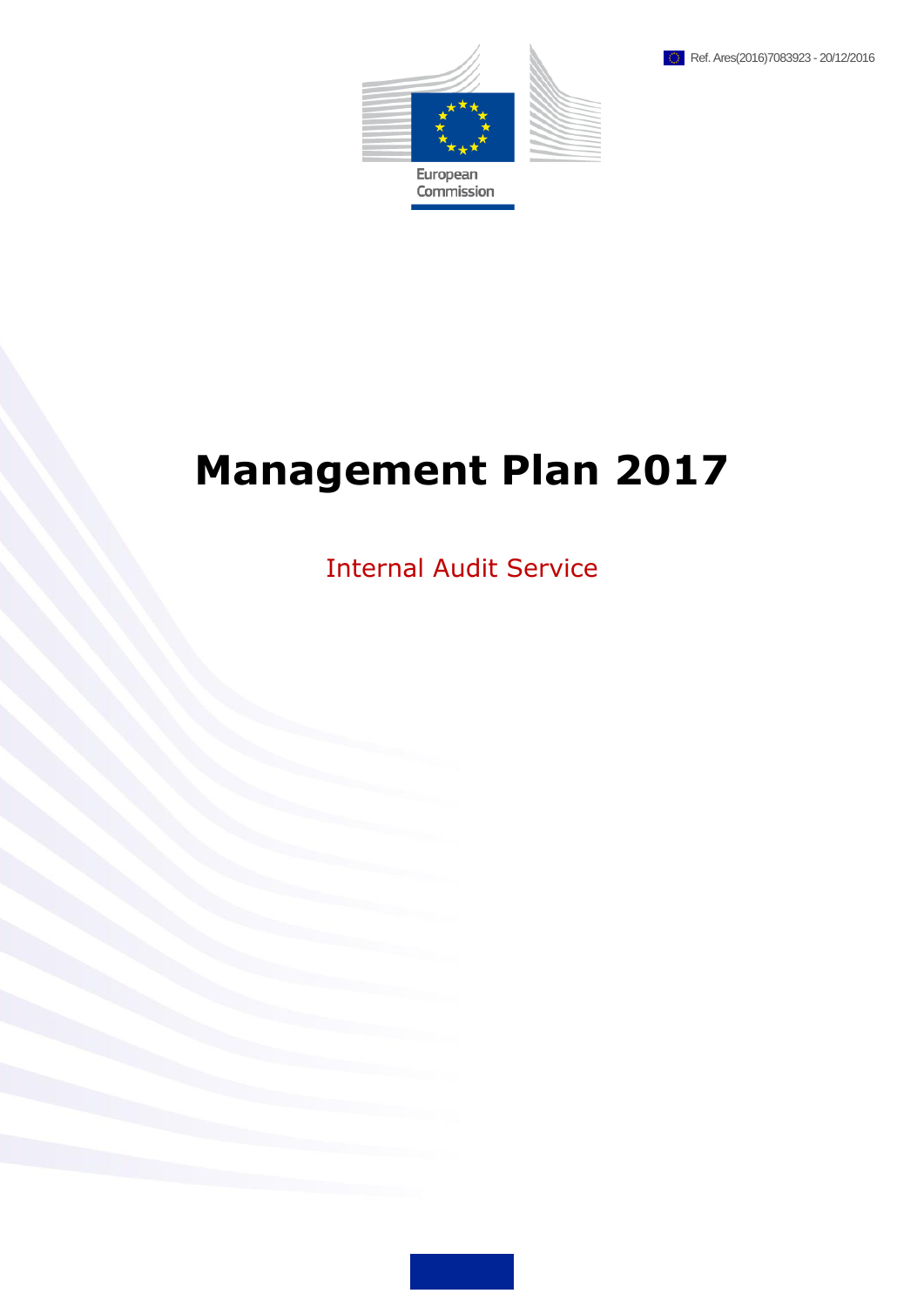# **Contents**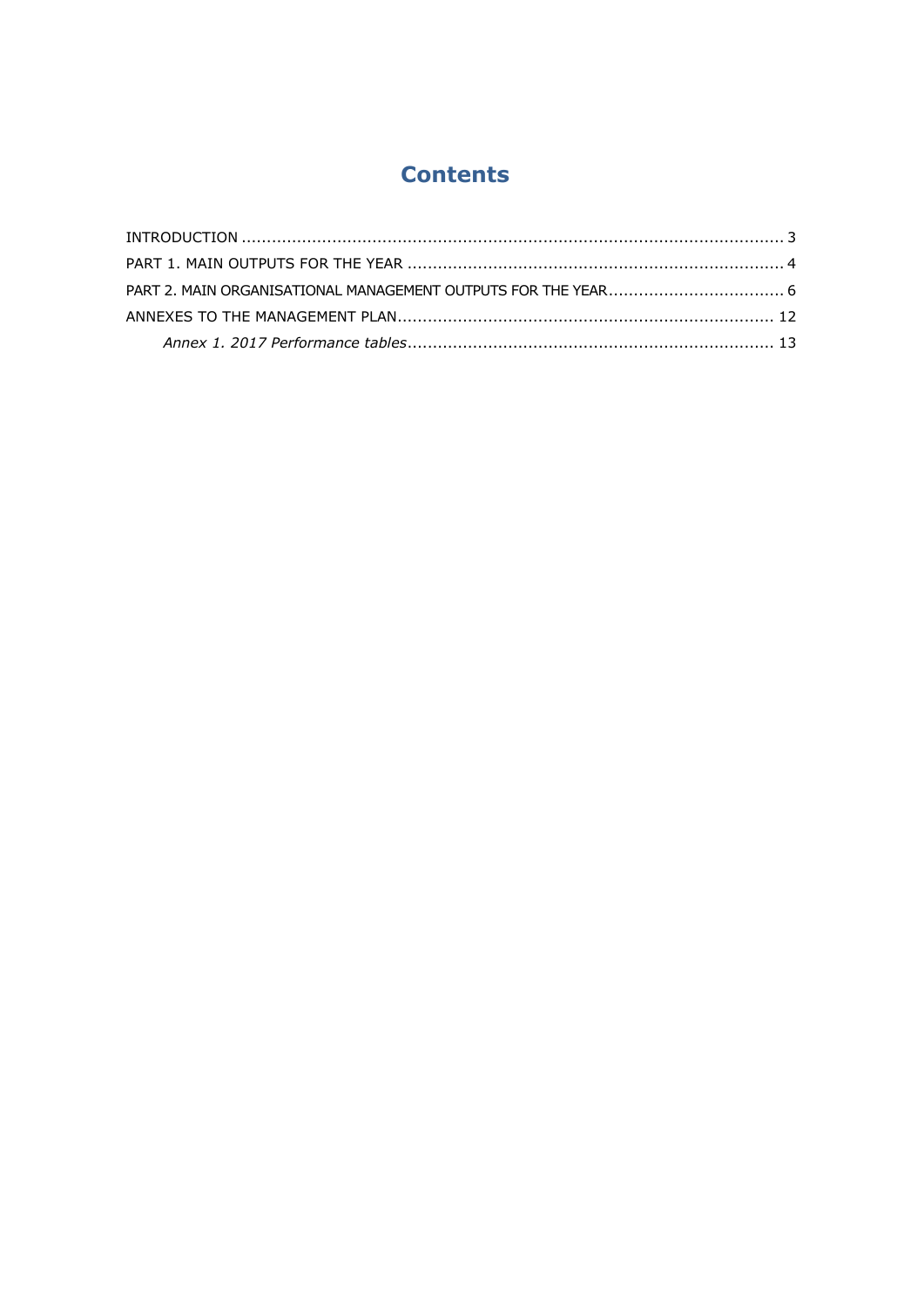# <span id="page-2-0"></span>**INTRODUCTION**

The purpose of this Management Plan (MP) is to highlight the most important outputs of the IAS for the year 2017 in line with the objectives defined in its 2016- 2020 Strategic Plan.

It provides an overview of planned actions of the IAS in 2017 substantiating the intended progress towards its main objectives. In relation to the long-term strategy of the IAS, it provides a snapshot that acts as an accountability tool.

The MP mainly serves planning and management purposes at the operational level.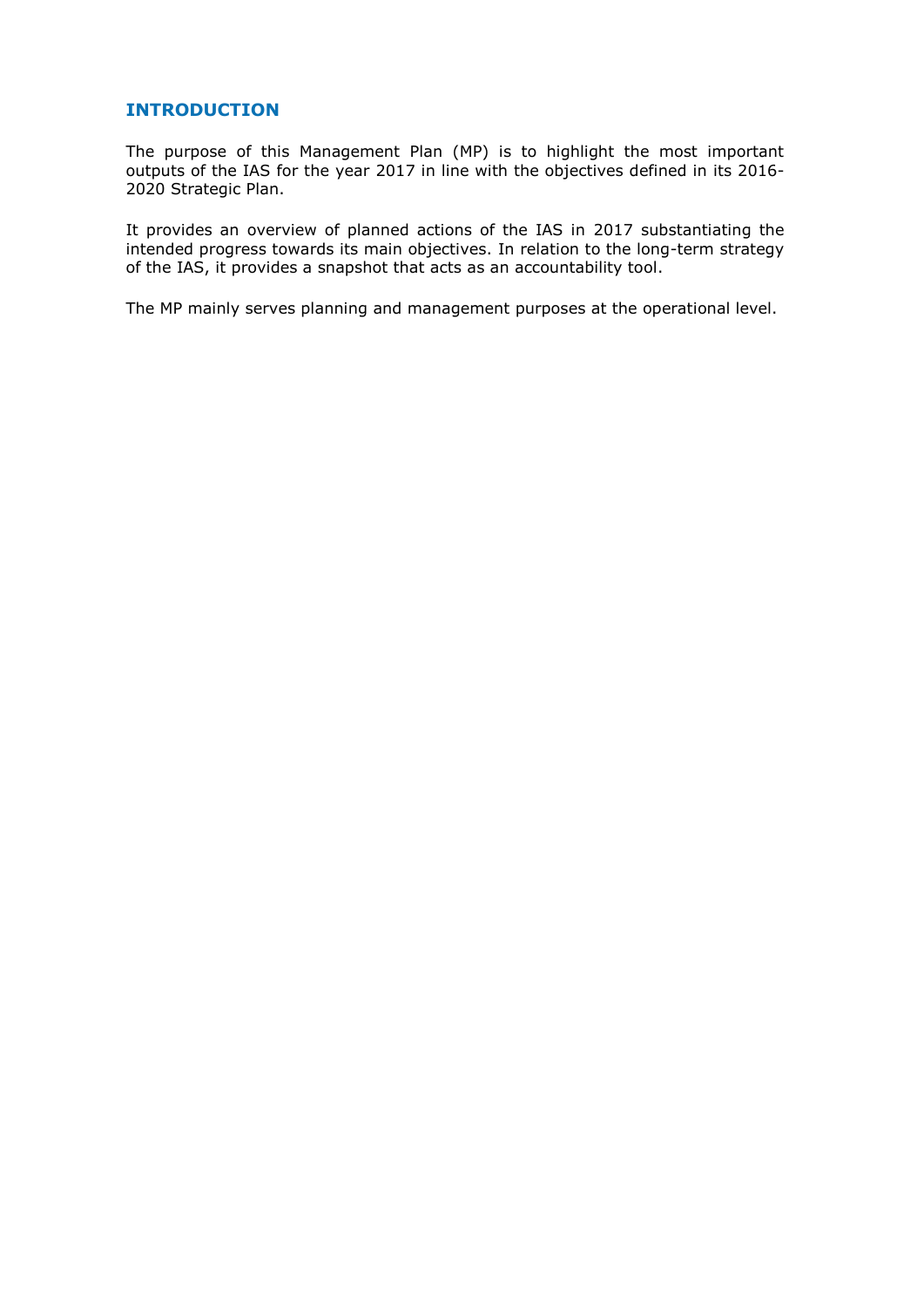# <span id="page-3-0"></span>**PART 1. MAIN OUTPUTS FOR THE YEAR**

The IAS, as a key horizontal service in the Commission, contributes to the Commission's general objective (No 11): "To help achieve the overall political objectives, the Commission will effectively and efficiently manage and safeguard assets and resources, and attract and develop the best talents".

The IAS contributes to this general objective, in particular, to the protection and management of assets and resources by performing audits and consulting services in an effective and efficient manner and by providing re-assurance to the audited entities. For the IAS, this general objective can therefore be broken down into three specific IAS objectives as follows:

 **Specific objective 1:** To ensure that the work of the IAS adds value to the Commission services and EU autonomous bodies and contributes to the improvement of their operations (external dimension).

In order to capture the perception of the quality of its work, the IAS seeks to ensure that its main stakeholders (the APC for the work in the Commission and Executive Agencies on the one hand and Management Boards for IAS work in EU agencies and other autonomous bodies on the other hand) and the audited entities themselves regard IAS's work as adding value.

**Specific objective.2:** To ensure that the work of the IAS adds value by being conducted in accordance with the Financial Regulation and its Rules of Application, its internal methodology and guidelines and international auditing standards (internal dimension).

As its work can add value only if it is of high quality, the IAS aims at ensuring that the work is conducted in accordance with its internal methodology and guidelines and international internal auditing standards.

 **Specific objective 3:** To ensure efficiency and effectiveness in delivering the strategic audit plans through the annual audit plans.

The IAS's strategic plans are implemented through annual audit plans. The annual audit plans aim to address the risks identified in the course of the preparation of the strategic audit plans, usually at an early stage in order to maximise the added value of any audit recommendation.

**Relevant general objective: To help achieve the overall political objectives, the Commission will effectively and efficiently manage and safeguard assets and resources, and attract and develop the best talents**

**Specific objective 1.1: To ensure that the work of the IAS adds value to the Commission services and EU autonomous bodies and contributes to the improvement of their operations (external dimension)**

**Main outputs in 2017:**

| <b>Internal audit of the Commission and Executive Agencies</b>                                          |                       |                  |
|---------------------------------------------------------------------------------------------------------|-----------------------|------------------|
| Output                                                                                                  | <b>Indicator</b>      | <b>Target</b>    |
| Stakeholder satisfaction survey                                                                         | Level of satisfaction | 90%              |
| Limited conclusions on the state of<br>control as a contribution to the<br>preparation of the 2016 AARs | Conclusions issued    | 15 February 2017 |
| Overall Opinion on the financial<br>management of the European<br>Commission for the year 2016          | Opinion issued        | 15 May 2017      |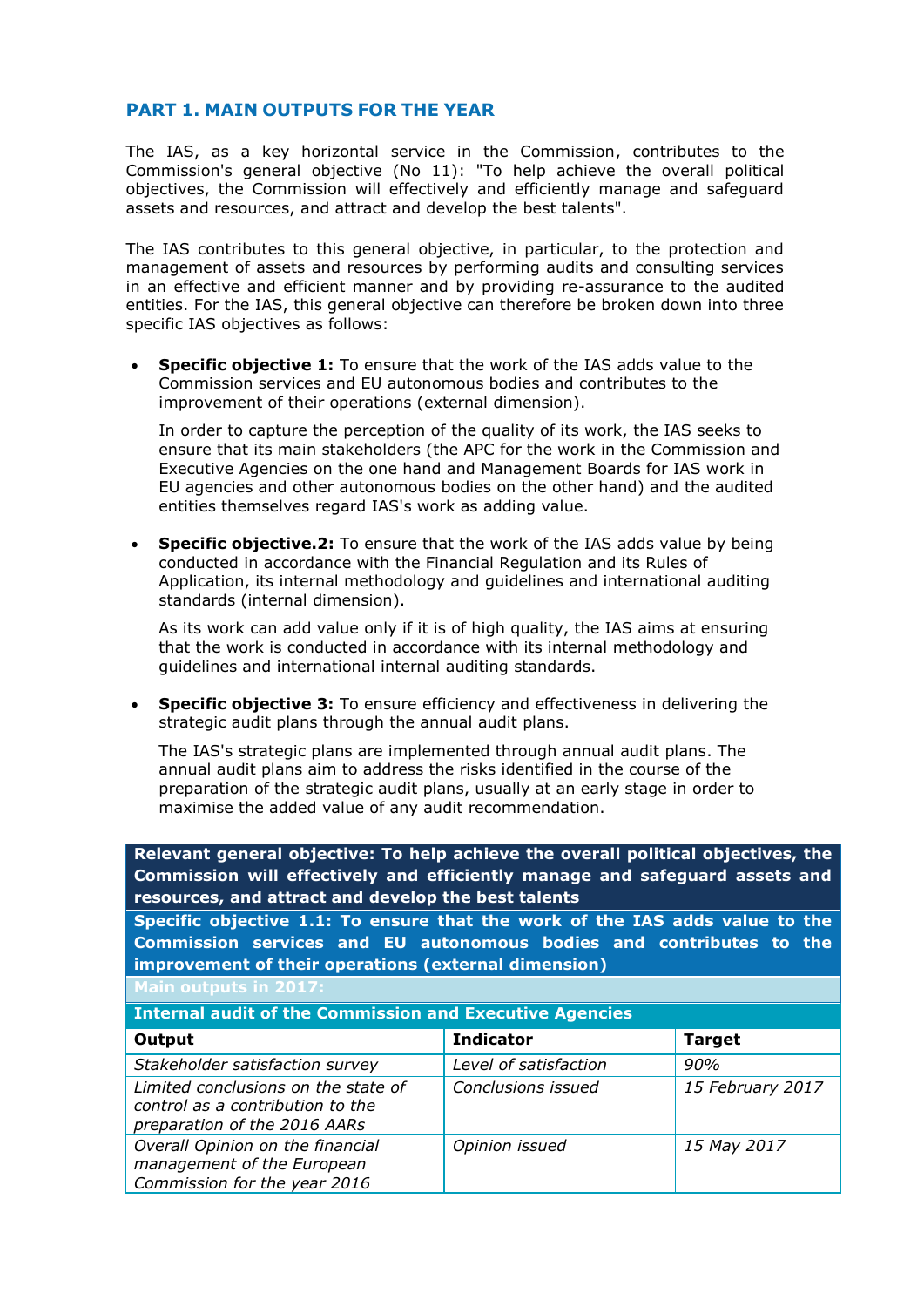| Output<br>Stakeholder satisfaction survey<br>Specific objective 1.2: To ensure that the work of the IAS adds value by being<br>conducted in accordance with the Financial Regulation and its Rules of<br>Application, its internal methodology and guidelines and international auditing<br>standards (internal dimension) | <b>Indicator</b><br>Level of satisfaction<br><b>Indicator</b> | <b>Target</b><br>90% |
|----------------------------------------------------------------------------------------------------------------------------------------------------------------------------------------------------------------------------------------------------------------------------------------------------------------------------|---------------------------------------------------------------|----------------------|
|                                                                                                                                                                                                                                                                                                                            |                                                               |                      |
|                                                                                                                                                                                                                                                                                                                            |                                                               |                      |
|                                                                                                                                                                                                                                                                                                                            |                                                               |                      |
|                                                                                                                                                                                                                                                                                                                            |                                                               |                      |
|                                                                                                                                                                                                                                                                                                                            |                                                               |                      |
|                                                                                                                                                                                                                                                                                                                            |                                                               |                      |
| <b>Main outputs in 2017:</b>                                                                                                                                                                                                                                                                                               |                                                               |                      |
| <b>Internal audit of the Commission and Executive Agencies</b>                                                                                                                                                                                                                                                             |                                                               |                      |
| Output                                                                                                                                                                                                                                                                                                                     |                                                               | <b>Target</b>        |
| <b>Internal Quality Assessment</b>                                                                                                                                                                                                                                                                                         | Generally conforms                                            | January 2018         |
| <b>Internal audit of EU autonomous bodies</b>                                                                                                                                                                                                                                                                              |                                                               |                      |
| Output                                                                                                                                                                                                                                                                                                                     | <b>Indicator</b>                                              | <b>Target</b>        |
| <b>Internal Quality Assessment</b>                                                                                                                                                                                                                                                                                         | Generally conforms                                            | January 2018         |
| Specific objective 1.3: To ensure efficiency and effectiveness in delivering the                                                                                                                                                                                                                                           |                                                               |                      |
| strategic audit plans through the annual audit plans                                                                                                                                                                                                                                                                       |                                                               |                      |
| <b>Main outputs in 2017:</b>                                                                                                                                                                                                                                                                                               |                                                               |                      |
| <b>Internal audit of the Commission and Executive Agencies</b>                                                                                                                                                                                                                                                             |                                                               |                      |
| Output                                                                                                                                                                                                                                                                                                                     | <b>Indicator</b>                                              | <b>Target</b>        |
| Updated Audit Plan for 2017                                                                                                                                                                                                                                                                                                | <b>Timely finalisation</b>                                    | February 2017        |
| Audit, consulting and follow-up                                                                                                                                                                                                                                                                                            | Completion of the 2017                                        | January 2018         |
| engagements reports planned for                                                                                                                                                                                                                                                                                            | <b>Audit Plan</b>                                             |                      |
| 2017<br>Overview Reports / Information notes                                                                                                                                                                                                                                                                               | Reports finalised and                                         | March 2017           |
| on the follow-up of the IAS                                                                                                                                                                                                                                                                                                | transmitted to APC (four in                                   | May 2017             |
| recommendations issued to APC                                                                                                                                                                                                                                                                                              | total)                                                        | September 2017       |
| throughout 2017                                                                                                                                                                                                                                                                                                            |                                                               | November 2017        |
| 2016 Annual Report of the Internal                                                                                                                                                                                                                                                                                         | Report issued                                                 | May 2017             |
| Auditor Art 99(3) of the FR                                                                                                                                                                                                                                                                                                |                                                               |                      |
| <b>Internal audit of EU autonomous bodies</b>                                                                                                                                                                                                                                                                              |                                                               |                      |
| Output                                                                                                                                                                                                                                                                                                                     | <b>Indicator</b>                                              | <b>Target</b>        |
| Strategic Internal Audit Plans to be                                                                                                                                                                                                                                                                                       | Timely preparation                                            | January 2018         |
| prepared for those entities where the                                                                                                                                                                                                                                                                                      |                                                               |                      |
| previous strategic audit plan is<br>completed or has become obsolete                                                                                                                                                                                                                                                       |                                                               |                      |
| Audit, consulting reports and follow-                                                                                                                                                                                                                                                                                      | Completion of the 2017                                        | January 2018         |
|                                                                                                                                                                                                                                                                                                                            | <b>Audit Plan</b>                                             |                      |
| Reports on the status of open critical                                                                                                                                                                                                                                                                                     | Reports/ Notes finalised                                      | March 2017           |
| or significantly delayed very important                                                                                                                                                                                                                                                                                    | and transmitted to                                            |                      |
| IAS recommendations issued to                                                                                                                                                                                                                                                                                              | Directors and Management                                      |                      |
|                                                                                                                                                                                                                                                                                                                            |                                                               |                      |
| recommendations. s                                                                                                                                                                                                                                                                                                         |                                                               |                      |
| up engagements planned for 2017<br>Agency Directors and management<br>Boards in case their agency has such                                                                                                                                                                                                                 | <b>Boards</b>                                                 |                      |

The performance tables in annex 1 to this MP provide an overview of the indicators and targets applicable to each of the specific objectives mentioned above.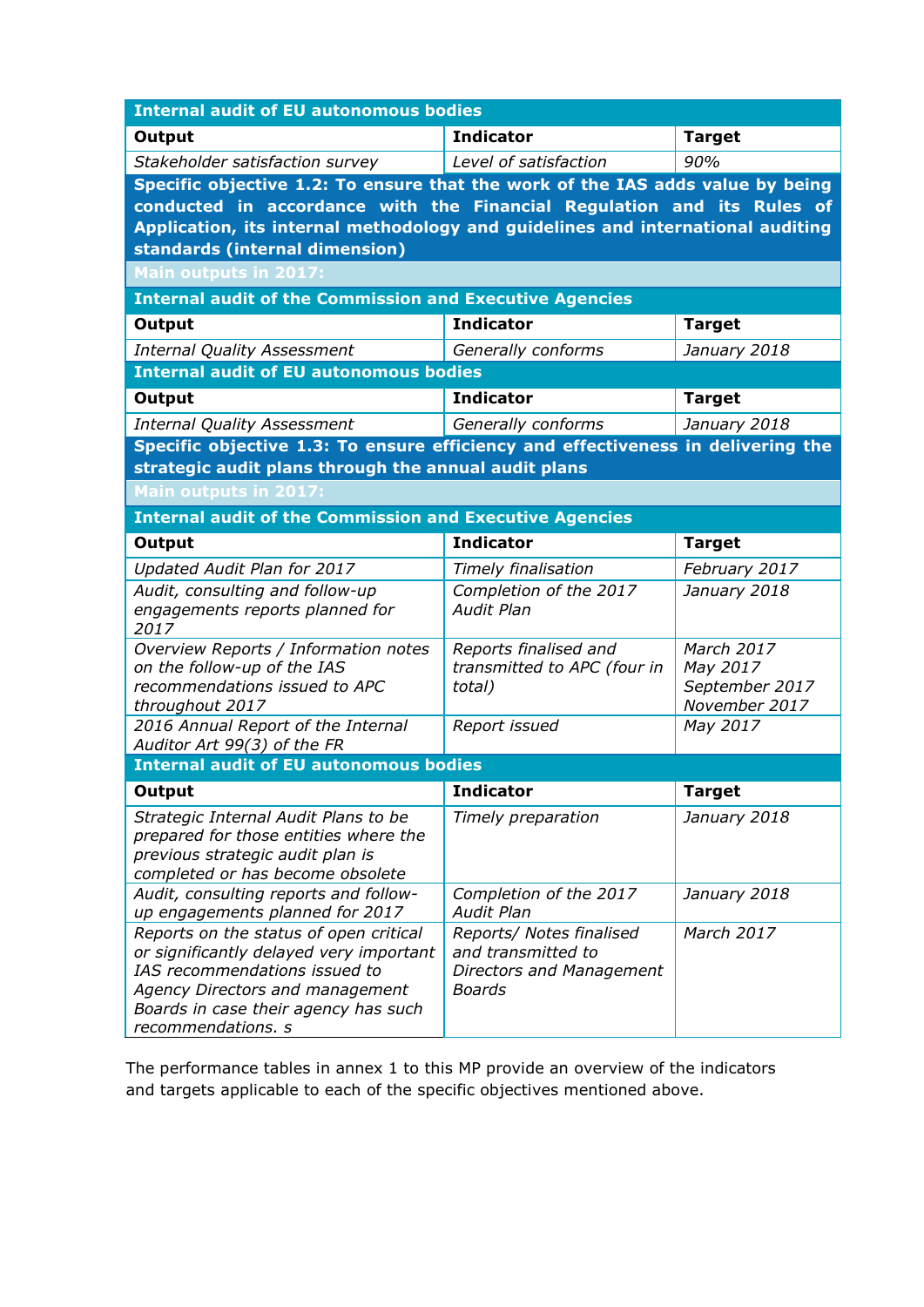#### <span id="page-5-0"></span>**PART 2. MAIN ORGANISATIONAL MANAGEMENT OUTPUTS FOR THE YEAR**

#### *A. Human resource management*

The HR Modernisation project implemented according to the Communication on Synergies and Efficiencies of April 2016 makes changes to the way that HR services are delivered in the Commission. HR services will be delivered by an Account Management Centre (AMC) within DG HR. Each DG will have an HR Business Correspondent, responsible for defining HR strategy and taking HR decisions, in consultation with the management of the DG, as well as ensuring that the DG gets the HR service it needs, in cooperation with the AMC.

The IAS is supported by "AMC 5" which will serve the following group of DGs: Collège, COMM, EPSC, HOME, IAS, JUST, OLAF, SG and SJ.

The definition of the HR strategy and the setting of the priority actions for reaching the targets of the Strategic Plan 2016-2020 are the responsibility of the HR Business Correspondent. Progress will be reported in the DG Management Plan and Annual Activity Report.

The IAS, as a key horizontal service in the Commission, contributes to the Commission's general objective: "The DG deploys effectively its resources in support of the delivery of the Commission's priorities and core business, has a competent and engaged workforce, which is driven by an effective and genderbalanced management and which can deploy its full potential within supportive and healthy working conditions." Actions taken/to be taken by the IAS include those that contribute to the three Commission-wide initiatives (1) female representation in middle management, 2) staff well-being 3) staff engagement and) and IASspecific priority actions that it will focus on in 2017.

The current status of the three Commission-wide mandatory indicators in the IAS is detailed below:

- (1) Percentage of female representation in middle management: Achieving the Commission objective of a 40% female representation rate at management level has been identified as one of the key challenges in the IAS Human Resource Plan 2016-2020. With the current rate at 18%, the IAS has launched a number of initiatives to increase the pool of female candidates for middle management positions: information session to familiarise female administrators with the role and tasks of an IAS middle manager, monitoring gender balance for Team Leaders and DG Correspondents and encouraging female officials to attend management courses. These actions will continue to be implemented in 2017. However, reaching the target of 40% will ultimately depend on middle management posts becoming vacant and on the quality of the applications for these posts.
- (2) Percentage of staff who feel that the Commission cares about their wellbeing: According to the 2016 staff survey results, 32% felt the Commission cares about their well-being, down 5% from the last survey in 2014 and down 3% from the Commission average.
- (3) Staff engagement index: According to the 2016 staff survey results, staff engagement index in the IAS was 68%, up 2% from the last survey in 2014 and above the Commission average of 64%.

The IAS is currently analysing the results of the 2016 staff survey and will take specific actions to address the second and third strategic targets mentioned above.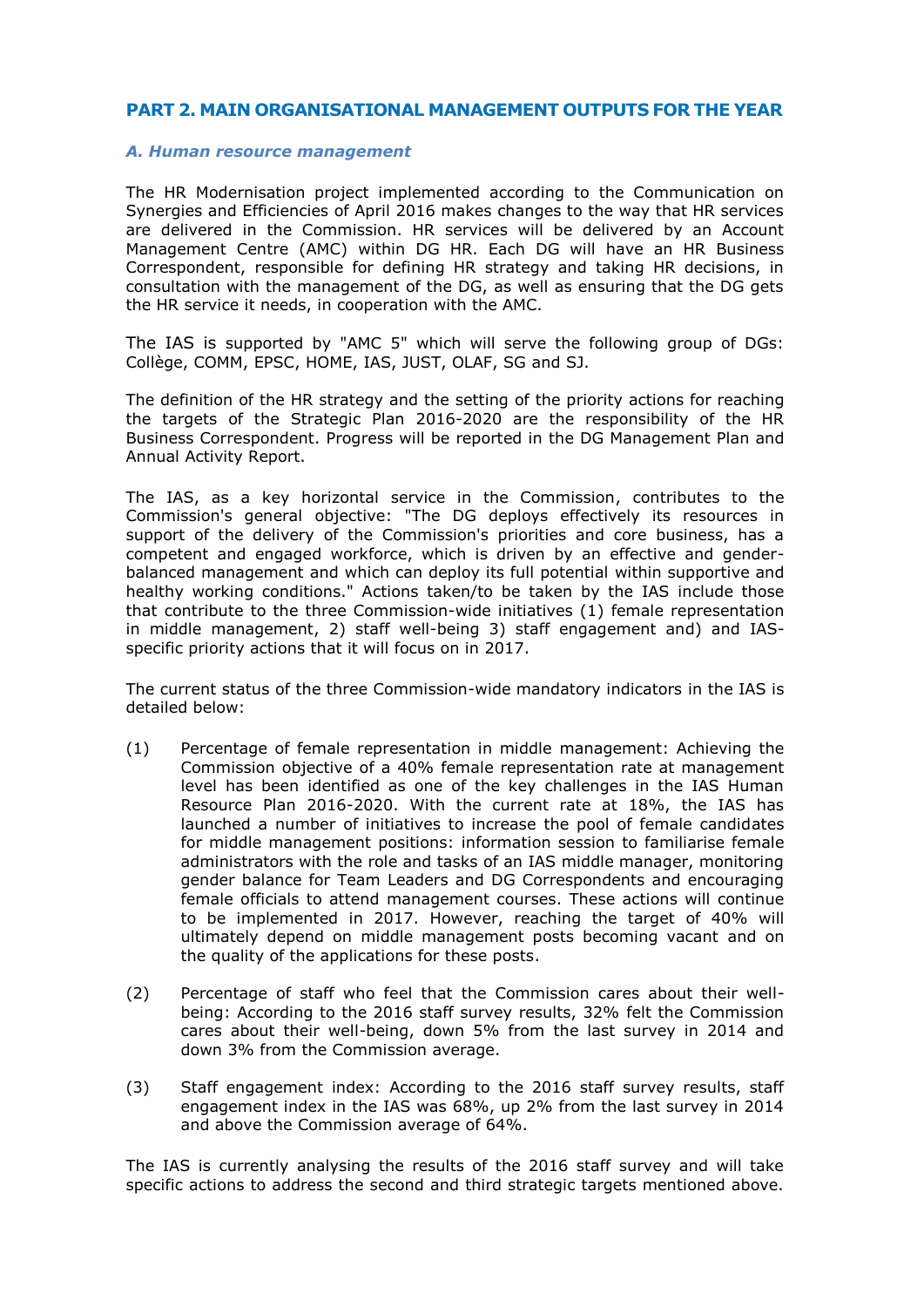Four focus groups have been set up to discuss a range of topics (senior management communication, work/life balance and flexible work arrangements, role of the support staff in the IAS, and careers). These focus groups will be moderated by DG HR. The outcomes from the groups will be presented to the IAS management for further consideration/action. In addition, the IAS will also implement any corporate-wide initiatives to address these two issues.

In addition, the IAS focuses on a number of IAS specific priority actions over the period of the Strategic Plan 2016-2020 as follows:

- Fill remaining vacant posts allocated to the IAS in the context of the centralisation of the Commission's internal audit function (2016-2017).
- Ensure that the Internal Audit Training Programme covers the necessary needs as defined by the Internal Audit Training Steering Committee (2016-2020).
- Keep auditors abreast of the latest developments in the Commission and in the profession relevant for their work through structured opportunities for continuous learning (2016-2020).
- Develop the management potential of female staff (2016-2020).

**General objective: The DG deploys effectively its resources in support of the delivery of the Commission priorities and core business, has a competent and engaged workforce, which is driven by an effective and gender-balanced management and which can deploy its full potential within supportive and healthy working conditions.**

| <b>Main outputs in 2017:</b>                                                                                                                                |                                                                                              |               |
|-------------------------------------------------------------------------------------------------------------------------------------------------------------|----------------------------------------------------------------------------------------------|---------------|
| Output                                                                                                                                                      | <b>Indicator</b>                                                                             | <b>Target</b> |
| Talent management campaign to<br>encourage female AD staff to apply<br>for management positions                                                             | Share of AD8 and above<br>female administrators<br>following a management<br>training course | <b>75%</b>    |
| Implementation of the actions decided<br>by IAS management following the<br>results of the focus groups<br>(established following the 2016 staff<br>survey) | % of implementation of<br>actions planned for 2017                                           | 100%          |
|                                                                                                                                                             |                                                                                              |               |

**Specific objective 2.1: Increased capacity and the level of professionalism of internal auditors of the IAS and the EU autonomous bodies**

| <b>Main outputs in 2017:</b>                               |                            |               |
|------------------------------------------------------------|----------------------------|---------------|
| Output                                                     | <b>Indicator</b>           | <b>Target</b> |
| <b>Update Learning and Development</b><br><b>Strategy</b>  | Timely delivery            | February 2017 |
| Internal Audit Training Programme                          | Timely delivery            | January 2017  |
| Finalise list of topics for Auditors'<br>Forums in 2017    | Timely delivery            | January 2017  |
| Organise 6 Auditors' Forum sessions                        | Timely delivery            | December 2017 |
| <b>IAS Annual Conference</b>                               | Timely delivery            | October 2017  |
| "Welcome coffee" and "Induction<br>Training" for new staff | Organise at least one each | December 2017 |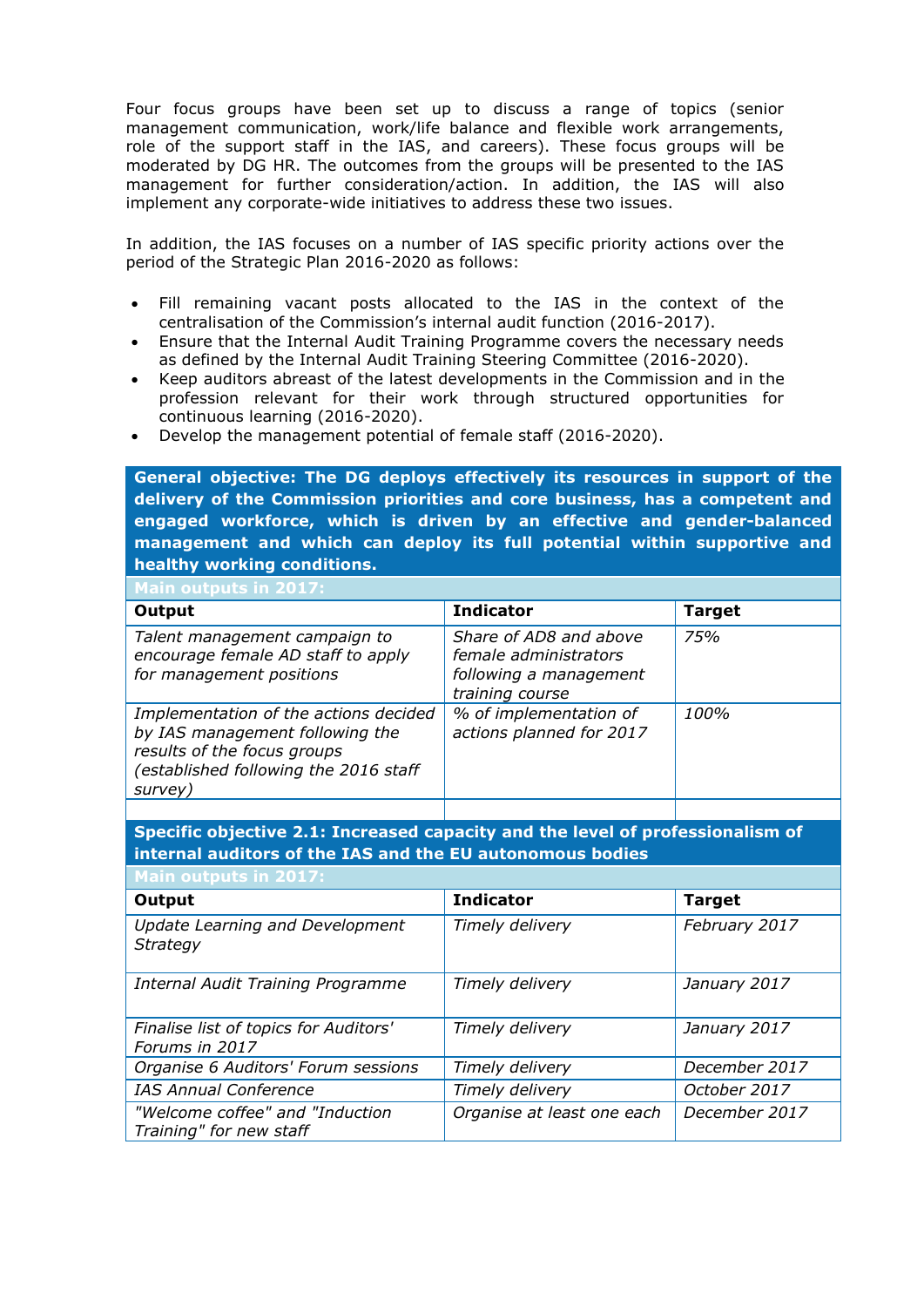# **Specific objective 2.2: Provide effective HR services in order to recruit, to support and to maintain a high-performance work force in the IAS**

| Main outputs in 2017:                       |                    |               |
|---------------------------------------------|--------------------|---------------|
| Output                                      | <b>Indicator</b>   | <b>Target</b> |
| Update Learning and Development<br>Strategy | Timely delivery    | February 2017 |
| <b>HR</b> plan 2017                         | Timely delivery    | March 2017    |
| Management of vacancy rate                  | Rate of 6% or less | December 2017 |

The performance tables in annex 1 to this MP provide an overview of the indicators and targets applicable to each of the specific objectives mentioned above.

#### *B. Financial Management: Internal control and Risk management*

The IAS, as a key horizontal service in the Commission, contributes to the Commission's general objective: "The Authorising Officer by Delegation should have reasonable assurance that resources have been used in accordance with the principles of sound financial management, and that the control procedures put in place give the necessary guarantees concerning the legality and regularity of the underlying transactions including prevention, detection, correction and follow-up of fraud and irregularities".

The IAS contributes to this general objective, in particular, by focussing on a number of priority actions over the period of the Strategic Plan as follows:

**Objective 1 (mandatory):** Effective and reliable internal control system giving the necessary guarantees concerning the legality and the regularity of the underlying transactions

Title 28 of the budget covers the activity of the policy area 'Audit'. It includes two internal audit activities ("Internal Audit of the Commission" and "Internal Audit of the EU autonomous bodies") and three horizontal activities. The budget allocation for the IAS is included under the heading "Administrative expenditure of the Audit policy area".

The administrative budget of the IAS totals €19.22 m in 2017.

 $\overline{a}$ 

- As provided for by the Internal Rules, 97.14% of the IAS's budget is directly delegated to PMO, DG DIGIT and DG HR and this expenditure is therefore covered by the Declaration of assurance of DGs HR and DIGIT.
- The IAS<sup>1</sup> is therefore accountable for the remaining 2.86% which is, however, co-delegated<sup>2</sup> to DGs HR and DIGIT. As the budget is managed under the same Commission rules, the primary AOD can in principle rely on the legality and regularity, efficiency and cost-effectiveness of the controls in place in DG HR and DG DIGIT. The co-delegation with DG HR is supported by a Service Level

<sup>1</sup> According to Art. 98(1) of the Financial Regulation, the Director-General of the IAS (the Commission's Internal Auditor) may not be the Authorising Officer by Delegation (AOD). This role is exercised by the Director of IAS.A.

<sup>&</sup>lt;sup>2</sup> Type II co-delegation, whereby the IAS is the primary AOD, while DGs HR and DIGIT are the secondary AODs.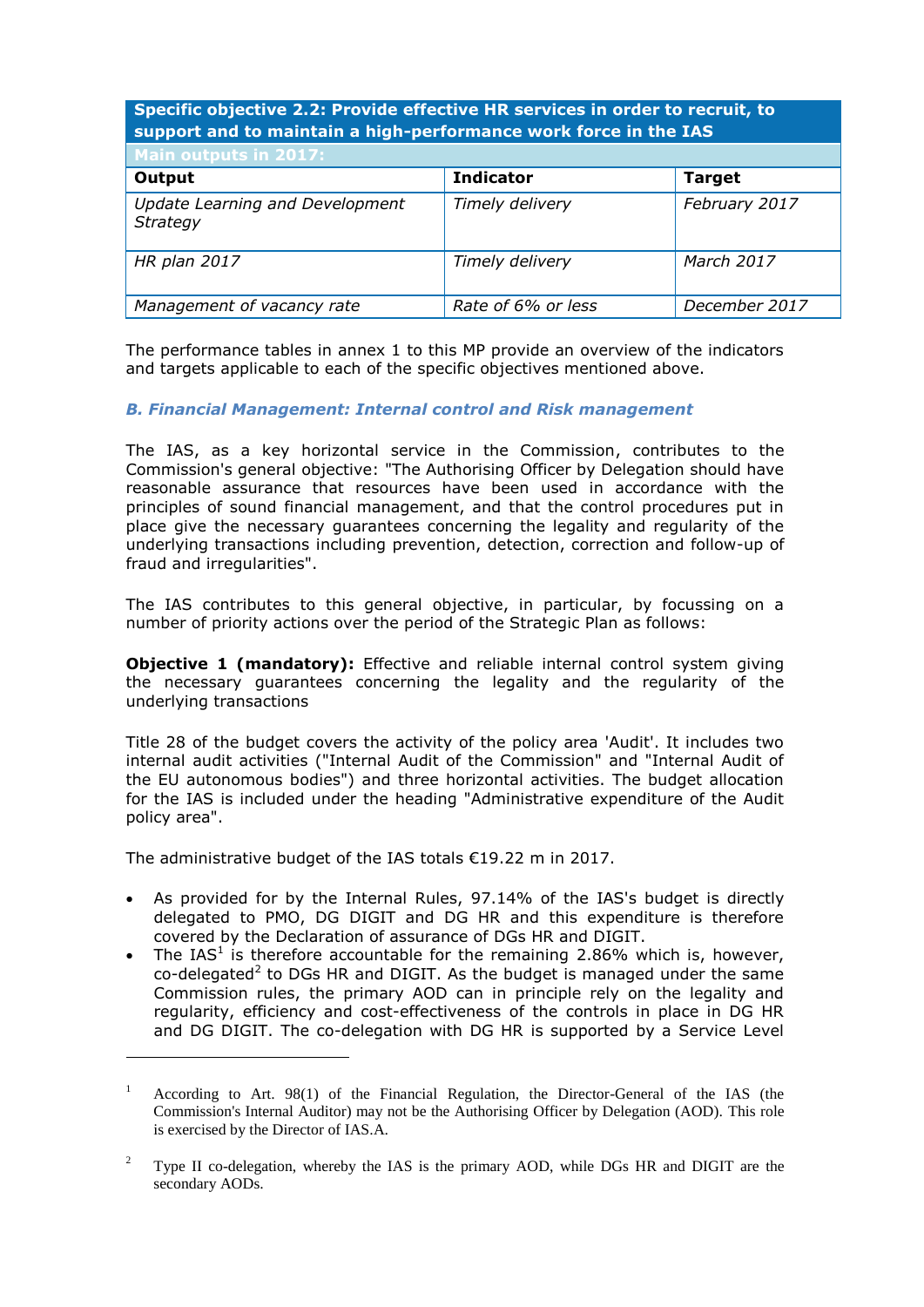Agreement, the co-delegation with DG DIGIT by a Memorandum of Understanding.

**Objective 2 (mandatory):** Effective and reliable internal control system in line with sound financial management.

The IAS executes its own controls to ensure compliance of the mission expenses with the Commission's Guide for missions and with the IAS specific guidance. Therefore, all mission requests and cost claims are ex-ante controlled by the verifying officer. In addition, a sample of reimbursements is controlled ex-post within the IAS. These IAS controls are in addition to the standard controls performed by PMO and the ex-post controls performed by DG HR on a sample of transactions executed by PMO and DG HR in the framework of the existing SLA with the IAS.

**Objective 3 (mandatory):** Minimisation of the risk of fraud through application of effective anti-fraud measures, integrated in all activities of the DG, based on the DG's anti-fraud strategy (AFS) aimed at the prevention, detection and reparation of fraud.

As a non-spending DG with low fraud risk profile, the IAS anti-fraud strategy aims at maintaining the high ethical awareness and stance of its staff and at keeping in place standard preventive and detective control measures (segregation of duties, ex-post controls and collegiality of decisions). A new strategy valid for 2017-2019 was adopted on 6 December 2016 following the fraud-risk assessment performed by management at the end of 2016. The services provided by DG HR and DIGIT are subject to their own anti-fraud measures.

# **Objective 1: Effective and reliable internal control system giving the necessary guarantees concerning the legality and the regularity of the underlying transactions.**

| Main outputs in 2017:        |                  |                                                     |
|------------------------------|------------------|-----------------------------------------------------|
| Output                       | <b>Indicator</b> | <b>Target</b>                                       |
| Ex-post controls on missions | Error rate       | Below 2%<br>materiality<br>threshold by end<br>2017 |

# **Objective 2: Effective and reliable internal control system in line with sound financial management.**

| Main outputs in 2017:              |                                                                |                                                        |
|------------------------------------|----------------------------------------------------------------|--------------------------------------------------------|
| Output                             | <b>Indicator</b>                                               | <b>Target</b>                                          |
| Errors identified in mission costs | Errors identified as a<br>percentage of total mission<br>costs | Below 2%<br>materiality<br>threshold by end<br>of 2017 |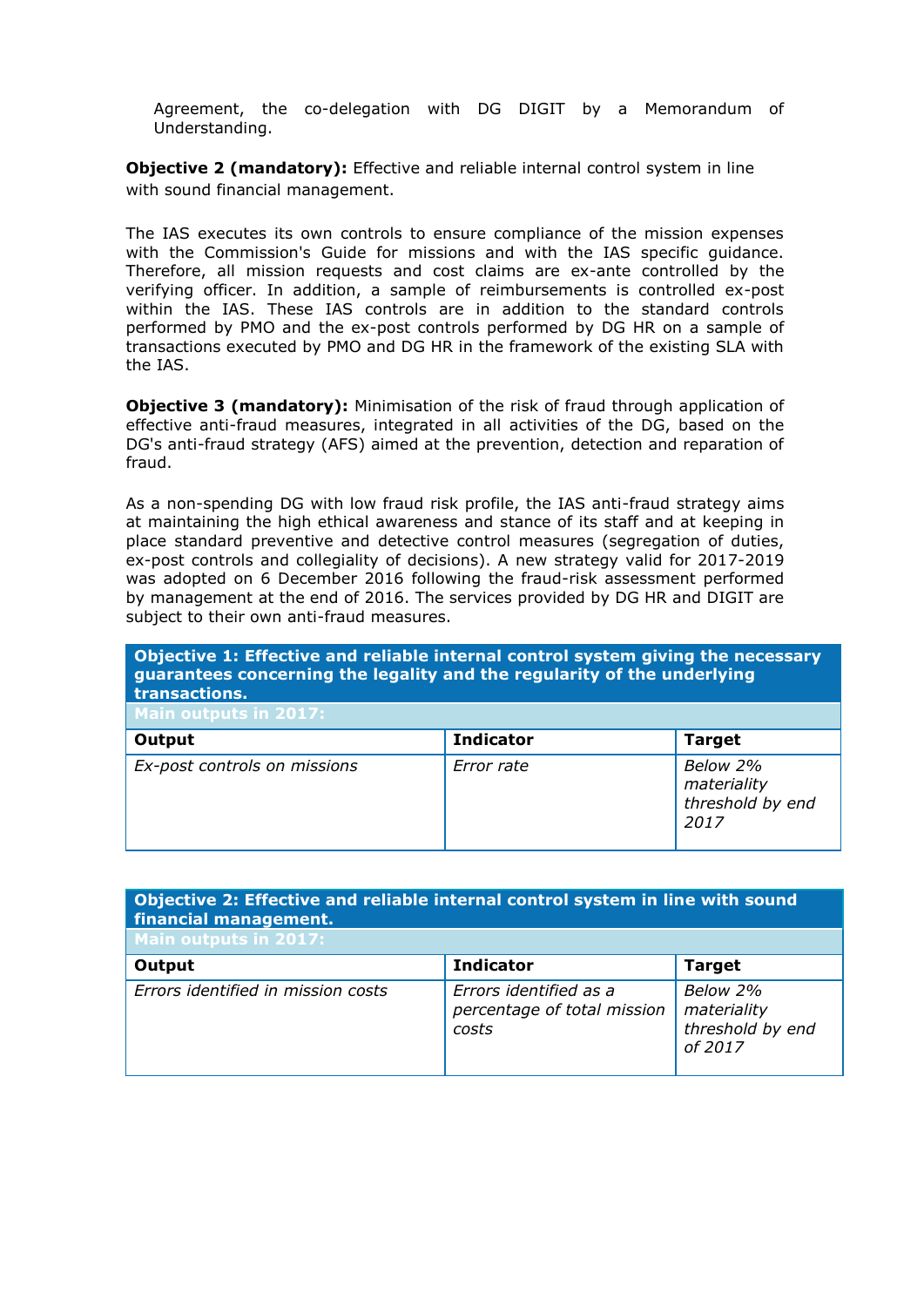#### **Objective 3: Minimisation of the risk of fraud through application of effective anti-fraud measures, integrated in all activities of the DG, based on the DG's anti-fraud strategy (AFS) aimed at the prevention, detection and reparation of fraud.**

| Main outputs in 2017:                                            |                                                                                  |               |
|------------------------------------------------------------------|----------------------------------------------------------------------------------|---------------|
| Output                                                           | <b>Indicator</b>                                                                 | <b>Target</b> |
| Implementation of the anti-fraud<br>strategy as planned for 2017 | % of implementation of<br>actions planned for 2017 in<br>the anti-fraud strategy | 100%          |

The performance tables in annex 1 to this MP provide an overview of the indicators and targets applicable to each of the specific objectives mentioned above.

#### *C. Better Regulation*

N/A

#### *D. Information management aspects*

The Commission adopted a new corporate strategy for data, knowledge and information management in October 2016. The new strategy establishes a corporate framework while leaving room for DGs to develop and implement their own approaches tailored to their unique needs.

The IAS, as a key horizontal service in the Commission, contributes to the Commission's general objective (mandatory): "Information and knowledge in your DG is shared and reusable by other DGs. Important documents are registered, filed and retrievable".

As the rest of the Commission, the IAS relies on information for every aspect of its work. Therefore, the IAS has adopted specific policies to enable a change of culture ensuring the effective corporate management of data, information and knowledge (see Strategic Plan for further details).

In order to improve productivity and facilitate quality control, the IAS uses an electronic tool to document its audit work. The tool enables the use of standard checklists, provides an audit trail of the review and supervision of audit work and provides reports on the status of the implementation of audit recommendations. In addition, the tool also allows the IAS to better monitor the progress of the audit plan. In 2015, the IAS reviewed its existing tool and decided to replace it with a new tool. Following a selection procedure, TeamMate has been selected and the new tool has been rolled out in late 2016. Training on the use of the tool started in late 2016 and will continue in 2017. Full implementation will take place in 2017.

The IAS also identified knowledge management/knowledge retention as an area to be better supported by information systems. The knowledge management initiative is expected to bring considerable savings in terms of time for the IAS by better documenting information that exists about the auditees and making the information easier to search and access. In 2017, the IAS will therefore undertake a project to assess its needs, identify different options and implement suitable solutions. Such solutions could entail the improvement of procedures around- or the configuration of existing systems; the content of the Intranet or  $-$  if justified  $-$  the implementation of an information system to facilitate knowledge management and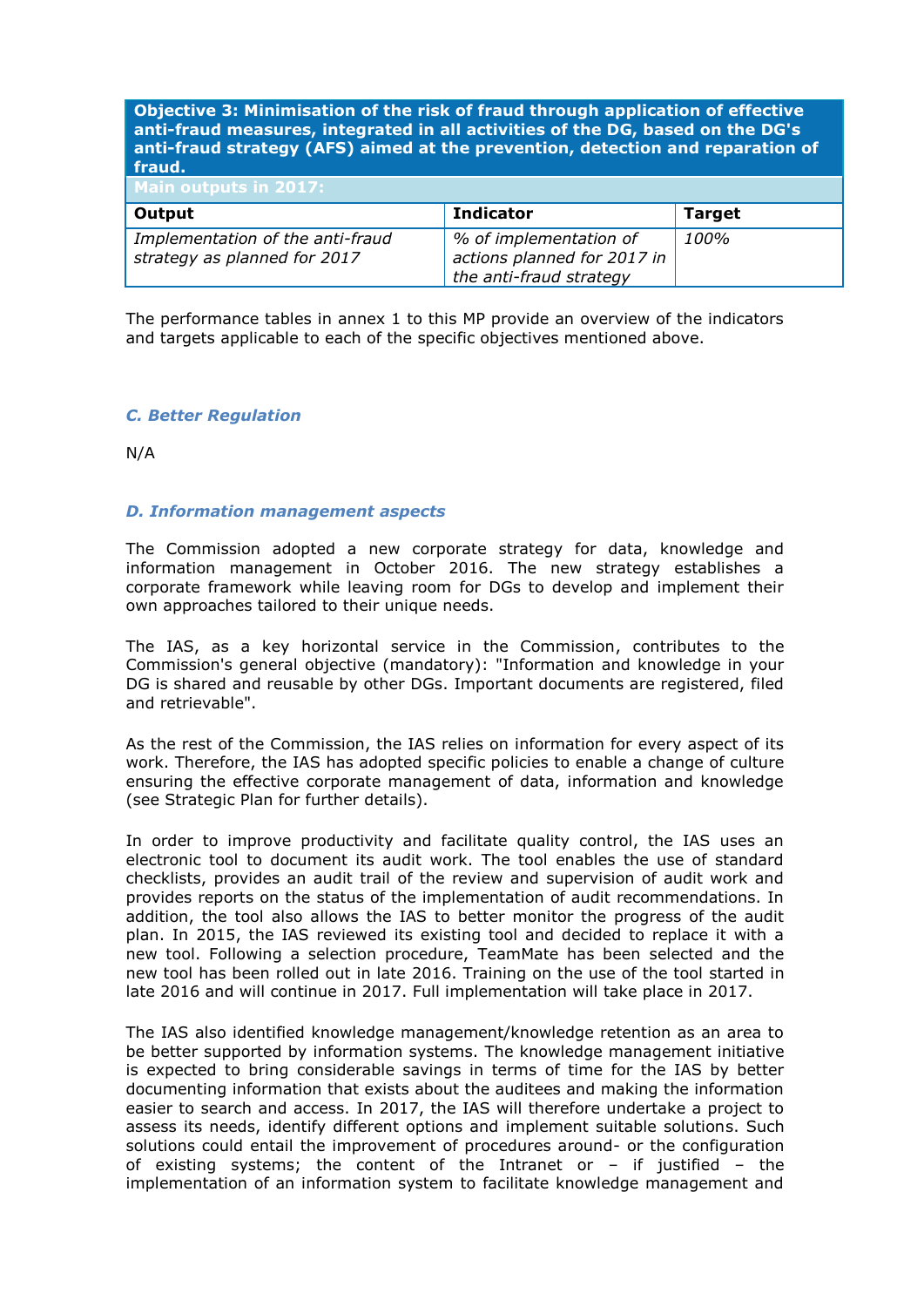as such to contribute to a more efficient use of resources and knowledge-sharing to support the core activity of the IAS. (In the latter case, the project will focus on existing solutions within the European Commission.)

The IAS has one of the highest rates (85% in 2015) of sharing HAN files that are readable/accessible by all units. However, given the restrictive nature of its corebusiness, the IAS is not in position to share files with other DGs.

| Objective: Information and knowledge in your DG is shared and reusable by<br>other DGs. Important documents are registered, filed and retrievable. |                                                          |                                                                   |
|----------------------------------------------------------------------------------------------------------------------------------------------------|----------------------------------------------------------|-------------------------------------------------------------------|
| <b>Main outputs in 2017:</b>                                                                                                                       |                                                          |                                                                   |
| Output                                                                                                                                             | <b>Indicator</b>                                         | <b>Target</b>                                                     |
| 2016 Annual report on document<br>management                                                                                                       | Timely delivery                                          | March 2017                                                        |
| Staff trained on the use of TeamMate                                                                                                               | No of participants                                       | All auditors                                                      |
|                                                                                                                                                    | Timely delivery                                          | June 2017 (except<br>Risk assessment<br>module - October<br>2017) |
| Knowledge management system<br>solution                                                                                                            | Identification of potential<br>software tools by Q2 2017 | June 2017                                                         |

The performance tables in annex 1 to this MP provide an overview of the indicators and targets applicable to each of the specific objectives mentioned above.

# *E. External communication activities*

N/A

#### *F. Example(s) of initiatives to improve economy and efficiency of financial and non-financial activities of the DG*

The IAS is committed to ensuring increased efficiency, i.e. efficient use of its resources, in the delivery of its core business activity. It has set an ambitious target of 86% for the time spent by auditors on direct and other support auditrelated work during the preparation of the Strategic Audit Plan. The use of resources is closely monitored in the weekly "Radar screen" for individual engagements and the achievement of the 86% target is monitored every quarter at an aggregate level.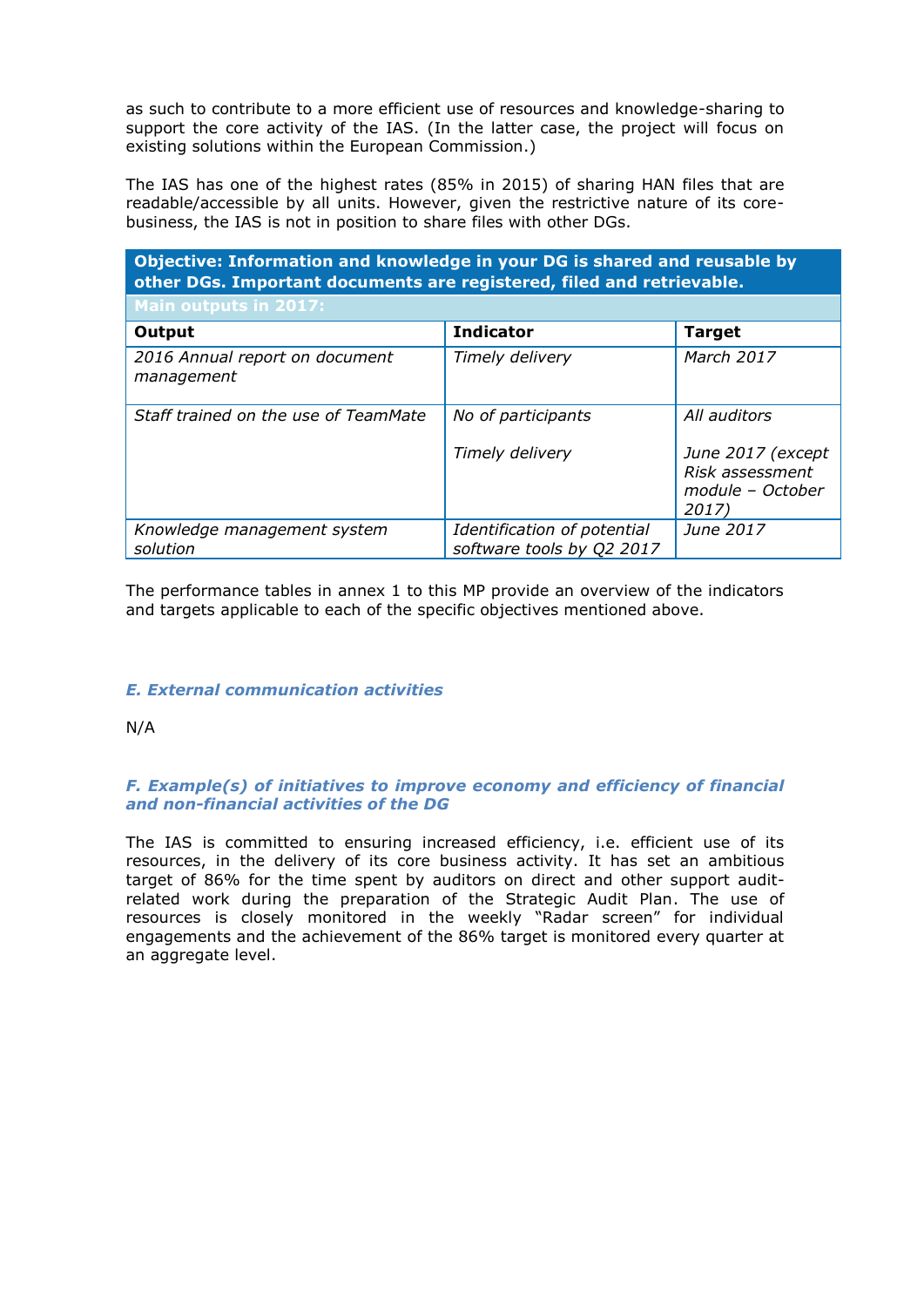<span id="page-11-0"></span>**ANNEXES TO THE MANAGEMENT PLAN**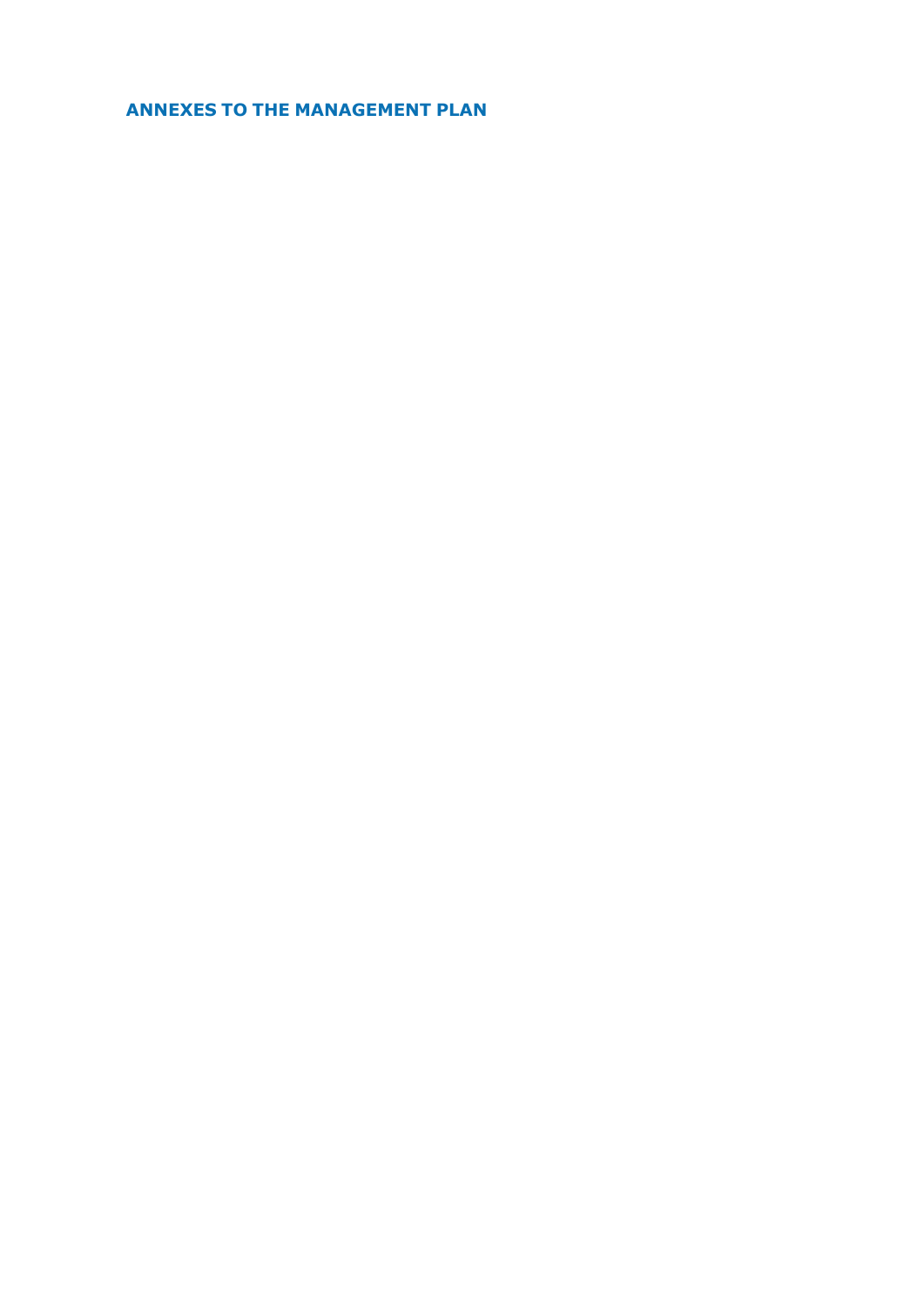#### <span id="page-12-0"></span>*Annex 1. 2017 Performance tables*

 $\overline{a}$ 

#### **INTERNAL AUDIT (COMMISSION AND EU AUTONOMOUS BODIES)**

| Relevant general objective <sup>3</sup>                                                           |                                                                                      |  |
|---------------------------------------------------------------------------------------------------|--------------------------------------------------------------------------------------|--|
| To help achieve the overall political objectives, the Commission will effectively and efficiently |                                                                                      |  |
|                                                                                                   | manage and safeguard assets and resources, and attract and develop the best talents. |  |
| Impact indicator:                                                                                 |                                                                                      |  |
| <b>Trust in the European Commission</b>                                                           |                                                                                      |  |
| Source: Eurobarometer on Public Opinion in the European Union                                     |                                                                                      |  |
| <b>Baseline</b> (2015): 40% tend to trust                                                         | Target 2017: Increase                                                                |  |
|                                                                                                   |                                                                                      |  |
| Impact indicator:                                                                                 |                                                                                      |  |
| <b>Staff engagement index in the Commission</b>                                                   |                                                                                      |  |
| <b>Source: European Commission</b>                                                                |                                                                                      |  |
| <b>Baseline</b> (2014): 65.3%                                                                     | Target 2017: Increase                                                                |  |
|                                                                                                   |                                                                                      |  |

| <b>Specific objective 1</b>                                                                                                         |                                                                                                   |  |
|-------------------------------------------------------------------------------------------------------------------------------------|---------------------------------------------------------------------------------------------------|--|
| To ensure that the work of the IAS adds value to the Commission services and EU autonomous                                          |                                                                                                   |  |
|                                                                                                                                     | bodies and contributes to the improvement of their operations (external dimension).               |  |
| <b>Result indicator 1.1:</b>                                                                                                        |                                                                                                   |  |
|                                                                                                                                     | Level of satisfaction of stakeholders (APC/Management Boards and Directors-General/Directors of   |  |
| autonomous bodies)                                                                                                                  |                                                                                                   |  |
|                                                                                                                                     | (Results of the annual stakeholders' satisfaction survey to show a minimum level of satisfaction) |  |
| Source: 2016 IAS annual Stakeholder Satisfaction Survey                                                                             |                                                                                                   |  |
| <b>Baseline 2015</b>                                                                                                                | <b>Target 2017:</b>                                                                               |  |
| Commission stakeholders: 88% <sup>4</sup>                                                                                           | Commission stakeholders: minimum 90%                                                              |  |
| EU autonomous bodies stakeholders: 91% <sup>5</sup>                                                                                 | EU autonomous bodies stakeholders: minimum 90%                                                    |  |
|                                                                                                                                     |                                                                                                   |  |
| <b>Result indicator 1.2:</b>                                                                                                        |                                                                                                   |  |
| Level of auditee satisfaction                                                                                                       |                                                                                                   |  |
| Source: Satisfaction survey addressed to the audited services in the Commission and the Executive Agencies and EU autonomous bodies |                                                                                                   |  |
| after each engagement.                                                                                                              |                                                                                                   |  |
| Baseline 2015                                                                                                                       | Target 2017                                                                                       |  |
| average score of 1.5 on a scale from 1 (strong agreement)<br>Average score below 1.5                                                |                                                                                                   |  |
| to 4 (strong disagreement)                                                                                                          |                                                                                                   |  |
|                                                                                                                                     |                                                                                                   |  |

<sup>&</sup>lt;sup>3</sup> Monitoring of the corporate impact indicators will be performed by the SG once per year and the results will be shared with all DGs and services in time for inclusion in the Annual Activity Reports.

<sup>&</sup>lt;sup>4</sup> This calculation is based on the average level of satisfaction of: (1) APC PG members and (2) Commission DGs and Directors of Executive Agencies, in respect of the following two statements (a) IAS covering the mains risks and processes and (b) IAS work adding value.

 $5$  This calculation is based on the average level of satisfaction of: (1) Board members of the EU autonomous bodies and (2) Directors of the EU autonomous bodies, in respect of the following two statements (a) IAS covering the mains risks and processes and (b) IAS work adding value.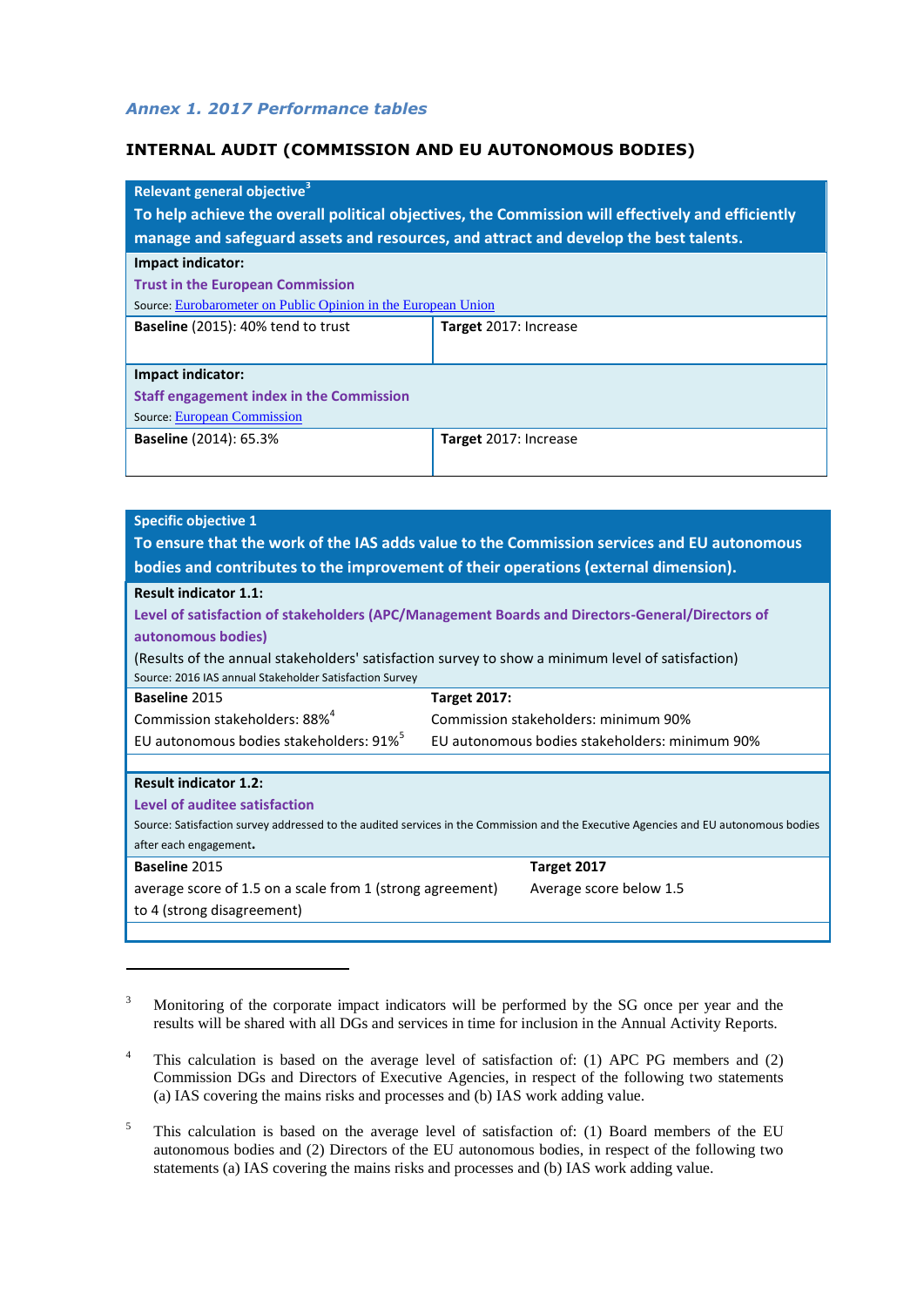| Output indicator 1.3 (effectiveness):                                              |                                                                                                    |                                                                                                      |  |
|------------------------------------------------------------------------------------|----------------------------------------------------------------------------------------------------|------------------------------------------------------------------------------------------------------|--|
| Timely delivery of IAS overall opinion on financial management in the Commission   |                                                                                                    |                                                                                                      |  |
| Source: Regular IAS internal monitoring.                                           |                                                                                                    |                                                                                                      |  |
| <b>Baseline</b>                                                                    |                                                                                                    | Target 2017                                                                                          |  |
| Target met (2015)                                                                  |                                                                                                    | By 15 May 2017                                                                                       |  |
|                                                                                    |                                                                                                    |                                                                                                      |  |
| Output indicator 1.4 (effectiveness):                                              |                                                                                                    |                                                                                                      |  |
|                                                                                    |                                                                                                    | Timely delivery of IAS limited conclusions on the state of internal control as a contribution to the |  |
|                                                                                    | preparation to the AARs of DGs/Services/Executive Agencies                                         |                                                                                                      |  |
| Source: Regular IAS internal monitoring.<br><b>Baseline</b>                        |                                                                                                    |                                                                                                      |  |
| <b>New</b>                                                                         |                                                                                                    | Target 2017                                                                                          |  |
|                                                                                    |                                                                                                    | By 15 February 2017                                                                                  |  |
|                                                                                    |                                                                                                    |                                                                                                      |  |
|                                                                                    |                                                                                                    |                                                                                                      |  |
| <b>Specific objective 2</b>                                                        |                                                                                                    |                                                                                                      |  |
|                                                                                    |                                                                                                    | To ensure that the work of the IAS adds value by being conducted in accordance with the              |  |
|                                                                                    |                                                                                                    | Financial Regulation and its Rules of Application, its internal methodology and guidelines and       |  |
|                                                                                    | international auditing standards (internal dimension).                                             |                                                                                                      |  |
| Result indicator 2.1 (effectiveness):                                              |                                                                                                    |                                                                                                      |  |
|                                                                                    |                                                                                                    | Successful compliance with the internal methodology and guidelines of the IAS and with international |  |
|                                                                                    | internal auditing standards as assessed through the Internal Quality Assessment (IQA)              |                                                                                                      |  |
|                                                                                    | Source: Report of the internal quality assessment carried out by IAS 01 for all three Directorates |                                                                                                      |  |
| <b>Baseline</b>                                                                    |                                                                                                    | Target 2017                                                                                          |  |
| IQA of 2015                                                                        |                                                                                                    | IQA of 2017                                                                                          |  |
| No non-conformance issues raised                                                   |                                                                                                    | No non-conformance issues raised                                                                     |  |
|                                                                                    |                                                                                                    |                                                                                                      |  |
|                                                                                    |                                                                                                    |                                                                                                      |  |
| <b>Specific objective 3</b>                                                        |                                                                                                    |                                                                                                      |  |
|                                                                                    |                                                                                                    | To ensure efficiency and effectiveness in delivering the strategic audit plans through the annual    |  |
| audit plans.                                                                       |                                                                                                    |                                                                                                      |  |
| Output indicator 3.1 (effectiveness):                                              |                                                                                                    |                                                                                                      |  |
|                                                                                    | Completion rate of the annual audit plan                                                           |                                                                                                      |  |
| Source: Regular IAS internal monitoring.                                           |                                                                                                    |                                                                                                      |  |
| <b>Baseline 2015</b>                                                               | Target 2017                                                                                        |                                                                                                      |  |
| 100%                                                                               |                                                                                                    | Completion of 100 % of C1 engagements (i.e. engagements to be completed during the                   |  |
|                                                                                    |                                                                                                    | year) included in the (revised) plans in both Commission and EU autonomous bodies                    |  |
|                                                                                    |                                                                                                    |                                                                                                      |  |
| Result indicator 3.2 (efficiency):                                                 |                                                                                                    |                                                                                                      |  |
|                                                                                    | Percentage of time spent on direct audit work and audit support work by auditors                   |                                                                                                      |  |
| Source: Regular IAS internal monitoring.                                           |                                                                                                    |                                                                                                      |  |
| <b>Baseline</b> (31/12/2015)                                                       |                                                                                                    | Target 2017                                                                                          |  |
| Commission: 87%                                                                    |                                                                                                    | 86% (direct audit work and audit support work)                                                       |  |
| EU bodies: 86%                                                                     |                                                                                                    |                                                                                                      |  |
|                                                                                    |                                                                                                    |                                                                                                      |  |
| Output indicator 3.3 (efficiency):                                                 |                                                                                                    |                                                                                                      |  |
| Timeliness of the completion and the delivery of audit reports                     |                                                                                                    |                                                                                                      |  |
| (time elapsed in working days between the validation meeting and the final report) |                                                                                                    |                                                                                                      |  |
|                                                                                    |                                                                                                    |                                                                                                      |  |
| Source: Regular IAS internal monitoring.                                           |                                                                                                    |                                                                                                      |  |
| <b>Baseline</b> (31/12/2015)<br>Commission:                                        |                                                                                                    | Target 2017                                                                                          |  |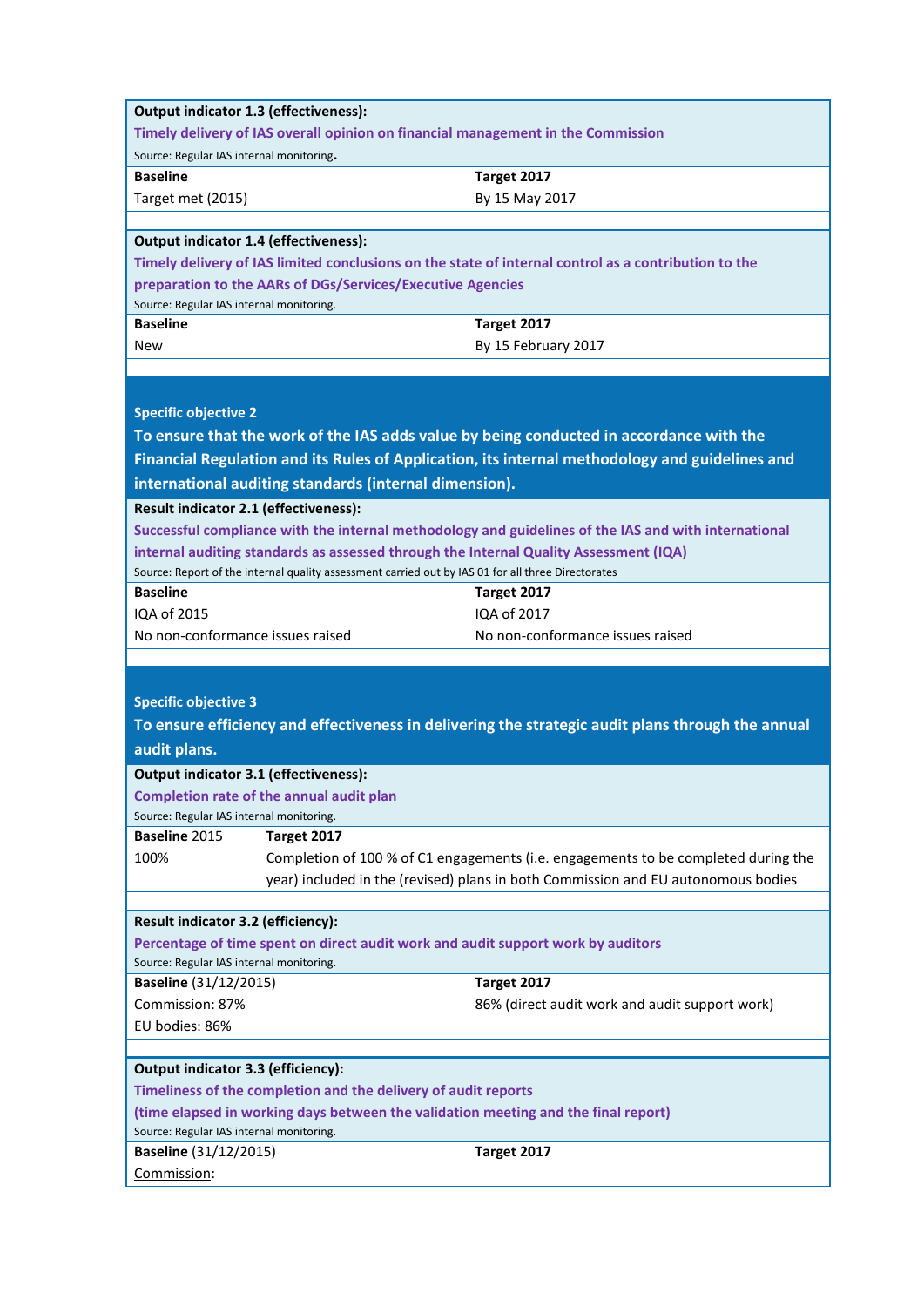| 35 days for engagements with one auditee and   |             | 30 days for engagements with one auditee and                                |
|------------------------------------------------|-------------|-----------------------------------------------------------------------------|
| 40 days for engagements with multiple auditees |             | 35 days for engagements with multiple auditees                              |
| EU bodies :                                    |             | EU bodies :                                                                 |
| 32 days                                        |             | 30 days                                                                     |
|                                                |             |                                                                             |
| Output indicator 3.4 (efficiency):             |             |                                                                             |
|                                                |             |                                                                             |
|                                                |             | Difference between actual time and budgeted time for each audit engagement. |
| Source: Regular IAS internal monitoring.       |             |                                                                             |
| <b>Baseline</b> (31/12/2015)                   | Target 2017 |                                                                             |

(+ indicating an overrun and – indicating an underrun)

#### **ORGANISATIONAL MANAGEMENT**

EU Bodies: 6%

 $\overline{a}$ 

## HUMAN RESOURCES MANAGEMENT

| General objective (mandatory) <sup>6</sup> :                                                       |                                              |  |  |  |
|----------------------------------------------------------------------------------------------------|----------------------------------------------|--|--|--|
| The DG deploys effectively its resources in support of the delivery of the Commission's priorities |                                              |  |  |  |
| and core business, has a competent and engaged workforce, which is driven by an effective and      |                                              |  |  |  |
| gender-balanced management and which can deploy its full potential within supportive and           |                                              |  |  |  |
| healthy working conditions.                                                                        |                                              |  |  |  |
| Indicator 1 (mandatory):                                                                           |                                              |  |  |  |
|                                                                                                    |                                              |  |  |  |
| Percentage of female representation in middle management                                           |                                              |  |  |  |
| Source: data to be provided by DG HR                                                               |                                              |  |  |  |
| Final target by 2019: 40% <sup>7</sup><br>Baseline: 22.2 % per 1/1/2016                            |                                              |  |  |  |
| (Commission average: 31.9%)                                                                        |                                              |  |  |  |
|                                                                                                    |                                              |  |  |  |
| Indicator 2 (mandatory):                                                                           |                                              |  |  |  |
| Percentage of staff who feel that the Commission cares about their well-being                      |                                              |  |  |  |
| Source: Commission staff survey 2014 - - data to be provided by DG HR                              |                                              |  |  |  |
| Baseline 2014: 37.5%                                                                               | Target 2017: in line with Commission average |  |  |  |
| (Commission average not communicated for 2014 survey)                                              |                                              |  |  |  |
|                                                                                                    |                                              |  |  |  |
| Indicator 3 (mandatory):                                                                           |                                              |  |  |  |
| <b>Staff engagement index</b>                                                                      |                                              |  |  |  |
| Source: Commission staff survey - data to be provided by DG HR                                     |                                              |  |  |  |
| Baseline 2014: 65.5%                                                                               | Target 2017: in line with the Commission     |  |  |  |
| (Commission average: 65.3%)                                                                        | average                                      |  |  |  |
|                                                                                                    |                                              |  |  |  |
|                                                                                                    |                                              |  |  |  |
| <b>Specific objective 2.1:</b>                                                                     |                                              |  |  |  |

**Increased capacity and the level of professionalism of internal auditors of the IAS and the EU** 

<sup>&</sup>lt;sup>6</sup> Monitoring of the corporate impact indicators will be performed by the SG once per year and the results will be shared with all DGs and services in time for inclusion in the Annual Activity Reports.

<sup>&</sup>lt;sup>7</sup> From list of targets for each DG as adopted by the Commission on 15 July 2015 – SEC(2015)336.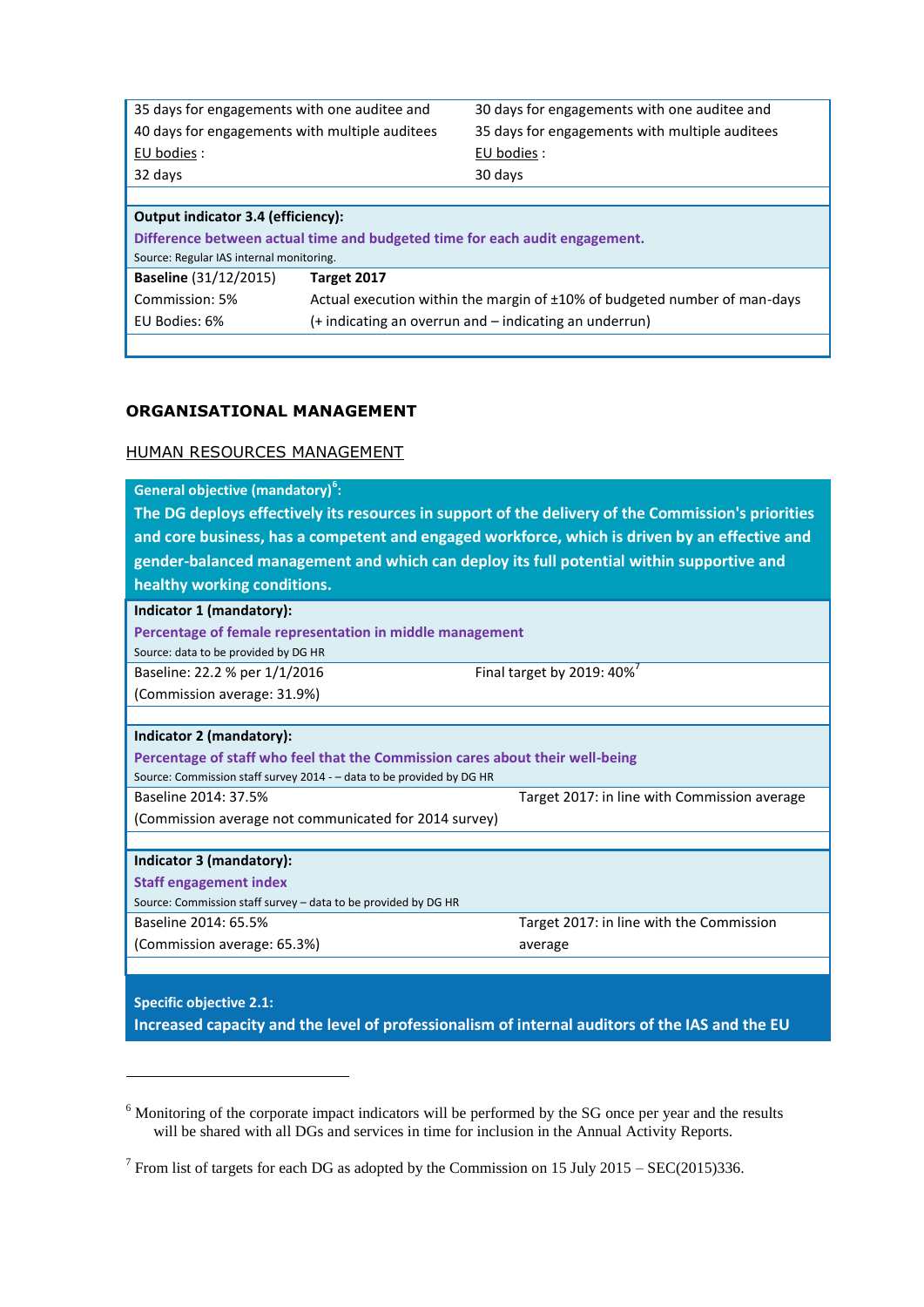| autonomous bodies                                                                    |                                                                                                    |  |
|--------------------------------------------------------------------------------------|----------------------------------------------------------------------------------------------------|--|
| Indicator 1:                                                                         |                                                                                                    |  |
| <b>Percentage of staff certified</b>                                                 |                                                                                                    |  |
| Source: Internal calculations                                                        |                                                                                                    |  |
| Baseline 2015: 64 %                                                                  | Target 2017: 67%                                                                                   |  |
|                                                                                      |                                                                                                    |  |
| <b>Result indicator 2:</b>                                                           |                                                                                                    |  |
|                                                                                      | Internal auditors are kept abreast of the latest developments in the Commission and the profession |  |
|                                                                                      | relevant for their work through structured opportunities for continuous learning                   |  |
| Source: Internal                                                                     |                                                                                                    |  |
| Baseline:                                                                            | <b>Target 2017:</b>                                                                                |  |
| 6 Auditors Forum seminars held in 2014                                               | At least six seminars per year                                                                     |  |
| 6 Auditors Forum seminars held in 2015                                               | IAS Annual Conference October 2017                                                                 |  |
|                                                                                      |                                                                                                    |  |
| <b>Result indicator 3:</b>                                                           |                                                                                                    |  |
|                                                                                      | The Internal Audit Training Programme covers the necessary needs as defined by the Internal Audit  |  |
| <b>Training Steering Committee</b>                                                   |                                                                                                    |  |
| Source: Internal annual training needs survey                                        |                                                                                                    |  |
| Baseline 2015: needs are covered                                                     | <b>Target 2017:</b>                                                                                |  |
|                                                                                      | IAS Management confirming that the necessary needs are covered                                     |  |
|                                                                                      |                                                                                                    |  |
|                                                                                      |                                                                                                    |  |
| <b>Specific objective 2.2:</b>                                                       |                                                                                                    |  |
|                                                                                      | Provide effective HR services in order to recruit, to support and to maintain a high-performance   |  |
| work force in the IAS                                                                |                                                                                                    |  |
| <b>Result indicator 1:</b>                                                           |                                                                                                    |  |
| Vacancy rate <sup>8</sup>                                                            |                                                                                                    |  |
| Source of data:                                                                      |                                                                                                    |  |
| Baseline 31.12.2015: 8%                                                              | Target 2017: 6%                                                                                    |  |
|                                                                                      | (Commission average, currently 5.3%, to be reached by 2018)                                        |  |
| <b>Result indicator 2:</b>                                                           |                                                                                                    |  |
| Encourage AD8 and above female administrators to follow a management training course |                                                                                                    |  |
| Source of data: Internal                                                             |                                                                                                    |  |
| Baseline 31.12.2016: 62.5%                                                           | Target 2017: 75%                                                                                   |  |
|                                                                                      |                                                                                                    |  |
|                                                                                      |                                                                                                    |  |

# FINANCIAL MANAGEMENT

 $\overline{a}$ 

(including internal control and risk management)

# **Overarching objective (mandatory):**

**The Authorising Officer by Delegation should have reasonable assurance that resources have been used in accordance with the principles of sound financial management, and that the control procedures put in place give the necessary guarantees concerning the legality and regularity of the underlying transactions including prevention, detection, correction and followup of fraud and irregularities.**

<sup>&</sup>lt;sup>8</sup> The vacancy rate is calculated by deducting posts to be returned in 2016 in the context of staff reduction and redeployment tax.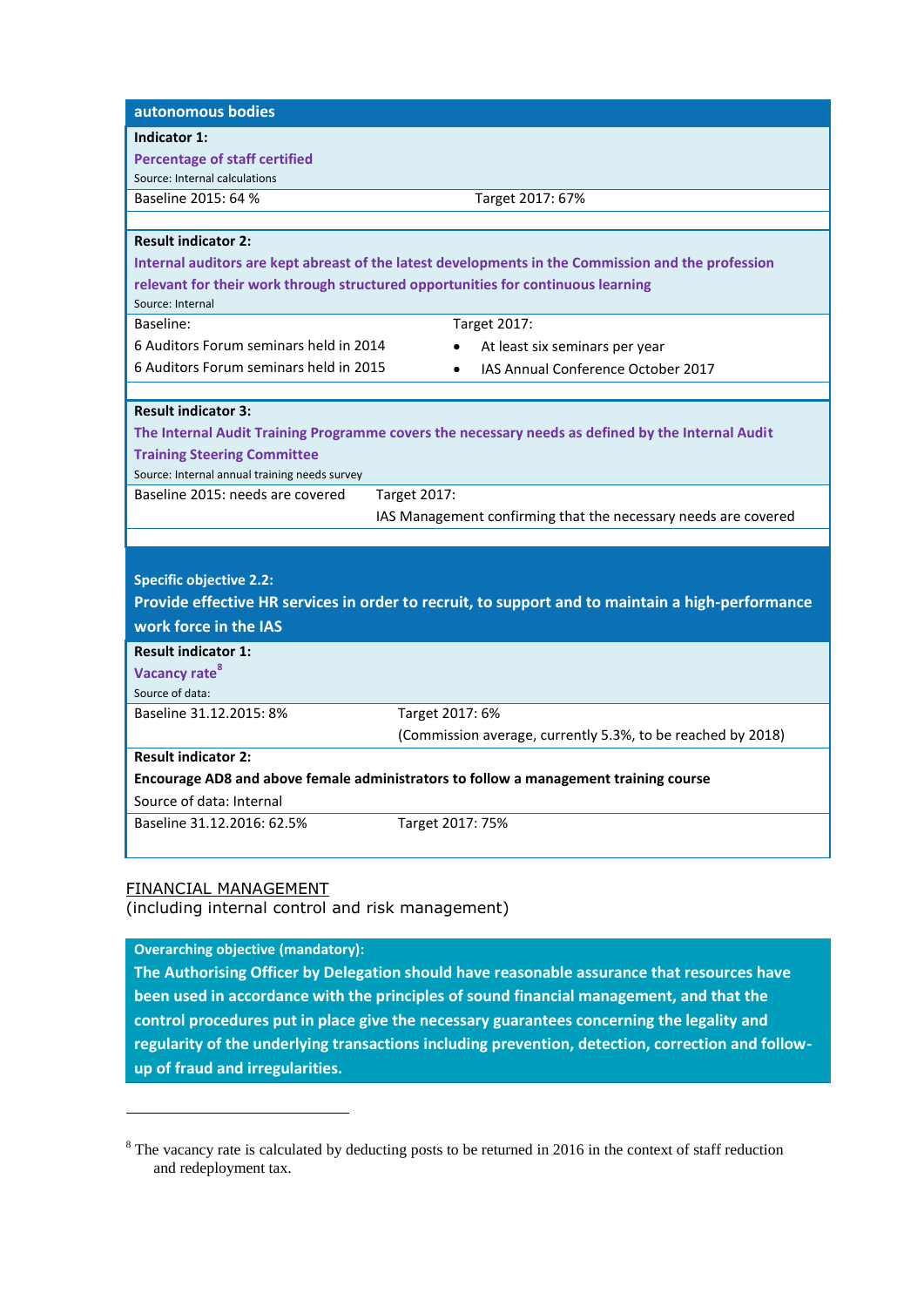| <b>Objective 1 (mandatory):</b>                                                                                                                                                                 |                                                                                                                |  |
|-------------------------------------------------------------------------------------------------------------------------------------------------------------------------------------------------|----------------------------------------------------------------------------------------------------------------|--|
| Effective and reliable internal control system giving the necessary guarantees concerning the<br>legality and the regularity of the underlying transactions                                     |                                                                                                                |  |
| Indicator 1 (mandatory):                                                                                                                                                                        |                                                                                                                |  |
| <b>Estimated residual error rate</b> <sup>9</sup>                                                                                                                                               |                                                                                                                |  |
|                                                                                                                                                                                                 | As explained in the narrative, the IAS will rely on the assurance provided by the AOSDs and its additional own |  |
|                                                                                                                                                                                                 | controls regarding mission expenditure. As in the past, a qualitative approach will be employed to judge on    |  |
| Source: internal                                                                                                                                                                                | the legality and regularity of expenditure taking into account all of the above.                               |  |
| <b>Baseline</b>                                                                                                                                                                                 | Target 2017                                                                                                    |  |
| 2014: judged to be close to 0 %                                                                                                                                                                 | Below the materiality threshold of 2%                                                                          |  |
|                                                                                                                                                                                                 |                                                                                                                |  |
| Indicator 2 (mandatory):                                                                                                                                                                        |                                                                                                                |  |
|                                                                                                                                                                                                 | Estimated overall amount at risk for the year for the entire budget under the DGs responsibility.              |  |
| Rf. to indicator 1 above<br>Source: internal                                                                                                                                                    |                                                                                                                |  |
| <b>Baseline</b>                                                                                                                                                                                 | Target 2017                                                                                                    |  |
| 2014: judged to be close to 0 €                                                                                                                                                                 | Below materiality threshold of 2%                                                                              |  |
| Indicator 3 (mandatory):                                                                                                                                                                        |                                                                                                                |  |
| <b>Estimated future corrections</b><br>Source: internal                                                                                                                                         |                                                                                                                |  |
| <b>Baseline</b><br>Target                                                                                                                                                                       |                                                                                                                |  |
| Given the target on the amounts at risk, no corrections are likely to be made ex-post.<br>2014: 0€<br>However, if needed, IAS is determined to ensure full recovery of undue amounts paid out.  |                                                                                                                |  |
| <b>Objective 2 (mandatory):</b>                                                                                                                                                                 |                                                                                                                |  |
|                                                                                                                                                                                                 | Effective and reliable internal control system in line with sound financial management.                        |  |
| Indicator 1 (mandatory):                                                                                                                                                                        |                                                                                                                |  |
|                                                                                                                                                                                                 | <b>Conclusion reached on cost effectiveness of controls</b>                                                    |  |
|                                                                                                                                                                                                 | Source: Estimation of the costs of controls on missions and other expenditure                                  |  |
| Baseline 2014                                                                                                                                                                                   | <b>Target 2017:</b>                                                                                            |  |
| 0.25 AST FTE                                                                                                                                                                                    | No more than 0.25 AST FTE.                                                                                     |  |
| Yes                                                                                                                                                                                             | Yes                                                                                                            |  |
| <b>Indicator 2:</b>                                                                                                                                                                             |                                                                                                                |  |
| Conclusion reached on reliability, effectiveness of controls within the IAS                                                                                                                     |                                                                                                                |  |
| Source: Qualitative analysis of exception register, transactions rejected by PMO, errors reported by DG HR, errors detected in sample of<br>missions verified by the IAS in its ex-post control |                                                                                                                |  |
| Baseline (2015)                                                                                                                                                                                 | Target 2017                                                                                                    |  |
|                                                                                                                                                                                                 | Below materiality threshold of 2%<br>Errors identified as a percentage of total mission costs: 0.1%            |  |
| <b>Objective 3 (mandatory):</b>                                                                                                                                                                 |                                                                                                                |  |
| Minimisation of the risk of fraud through application of effective anti-fraud measures,                                                                                                         |                                                                                                                |  |
| integrated in all activities of the DG, based on the DG's anti-fraud strategy (AFS) aimed at the                                                                                                |                                                                                                                |  |
| prevention, detection and reparation of fraud.                                                                                                                                                  |                                                                                                                |  |

 $\overline{a}$ 

 $9^9$  For the definition, see the first annex to the AAR instructions 2014 "Key definitions for determining amounts at risk" at [https://myintracomm.ec.europa.eu/budgweb/EN/rep/aar/Documents/aar-standing-instructions.pdf.](https://myintracomm.ec.europa.eu/budgweb/EN/rep/aar/Documents/aar-standing-instructions.pdf)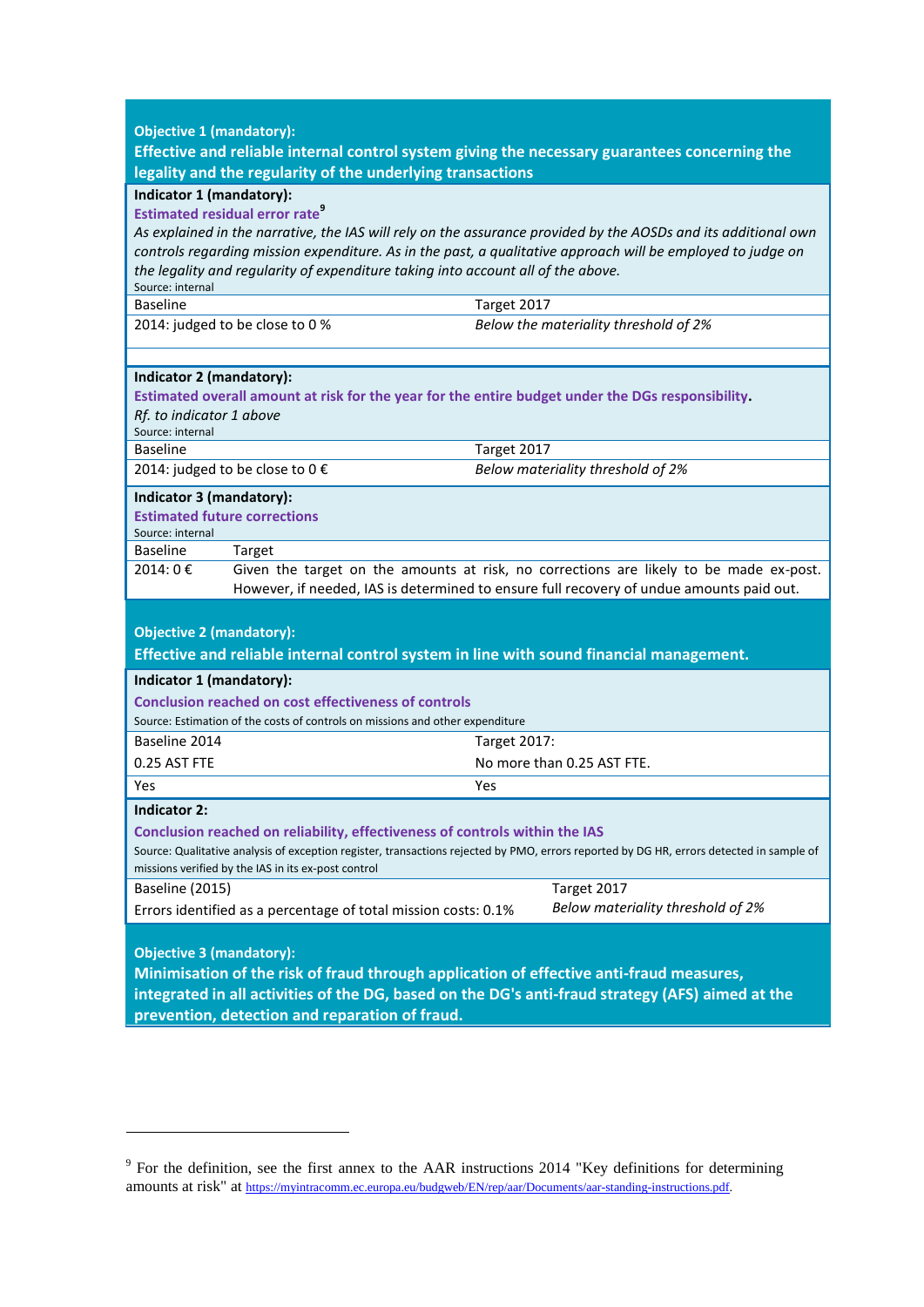#### **Indicator 1 (mandatory)**

**Implementation of the action plan stemming from the updated 2017-2019 anti-fraud strategy of DG IAS, elaborated on the basis of the methodology provided by OLAF<sup>10</sup>** Source: information available in DG's AFS

Baseline: period 2014-2016

IAS Anti-fraud strategy was released on 20 January 2014

 $\overline{a}$ 

Target 2017: 100% Implementation of actions planned for 2017 in the anti-fraud strategy (low fraud risk profile)

# INFORMATION MANAGEMENT

| <b>Objective (mandatory):</b>                                                                                 |                   |  |
|---------------------------------------------------------------------------------------------------------------|-------------------|--|
| Information and knowledge in your DG is shared and reusable by other DGs.                                     |                   |  |
| Important documents are registered, filed and retrievable                                                     |                   |  |
| Indicator 1 (mandatory):                                                                                      |                   |  |
| Percentage of registered documents that are not filed <sup>11</sup> (ratio)                                   |                   |  |
| Source: Hermes-Ares-Nomcom (HAN) <sup>12</sup> statistics - data to be provided by DG DIGIT                   |                   |  |
| <b>Baseline</b>                                                                                               | Target 2017       |  |
| 2015: 1.2%                                                                                                    |                   |  |
| (3.51% at Commission level)                                                                                   | $< 1\%^{13}$      |  |
| Indicator 2 (mandatory):                                                                                      |                   |  |
| Number of HAN files readable/accessible by all units in the IAS                                               |                   |  |
| Source: HAN statistics- data to be provided by DG DIGIT                                                       |                   |  |
| <b>Baseline</b>                                                                                               | Target 2017       |  |
| 2015: 85.1%                                                                                                   |                   |  |
| (77.88% at Commission level)                                                                                  | 85% <sup>14</sup> |  |
| Indicator 3 (mandatory):                                                                                      |                   |  |
| Number of HAN files shared with other DGs                                                                     |                   |  |
| N/A: Given the restrictive nature of the IAS work, the IAS does not share files with other DGs. Occasionally, |                   |  |
| there might be an exception (see baseline).                                                                   |                   |  |
| Source: HAN statistics - data to be provided by DG DIGIT                                                      |                   |  |
| <b>Baseline</b>                                                                                               | Target 2017       |  |
| 2015: 1 file (0.05%)                                                                                          |                   |  |
| (6.25% at Commission level)                                                                                   | 0%                |  |

<sup>&</sup>lt;sup>10</sup> The methodology can be found on the FPDNet website: [https://myintracomm.ec.europa.eu/serv/en/fraud](https://myintracomm.ec.europa.eu/serv/en/fraud-prevention/ToolBox/Documents/Methodology%20and%20guidance%20for%20DGs%20anti-fraud%20strategies.pdf)[prevention/ToolBox/Documents/Methodology%20and%20guidance%20for%20DGs%20anti-fraud%20strategies.pdf.](https://myintracomm.ec.europa.eu/serv/en/fraud-prevention/ToolBox/Documents/Methodology%20and%20guidance%20for%20DGs%20anti-fraud%20strategies.pdf) In particular paragraph 3 of the methodology is relevant.

<sup>12</sup> Suite of tools designed to implement the  $e$ -Domec policy rules.

<sup>&</sup>lt;sup>11</sup> Each registered document must be filed in at least one official file of the *Chef de file*, as required by the [e-Domec policy rules](https://myintracomm.ec.europa.eu/corp/sg/en/edomec/doc_management/Documents/recueil_dec_mda_en.pdf) (and by ICS 11 requirements). The indicator is to be measured via reporting tools available in Ares.

<sup>&</sup>lt;sup>13</sup> 1% is an ambitious target. In any case, 0% is not feasible because there is always a turnover of registers waiting for the opening of files.

 $14$  To promote the knowledge sharing amongst IAS auditors, the IAS has chosen to give a maximum of access to IAS documents. However, the remaining 15% concern restricted files related to management, horizontal, QA and HR issues.